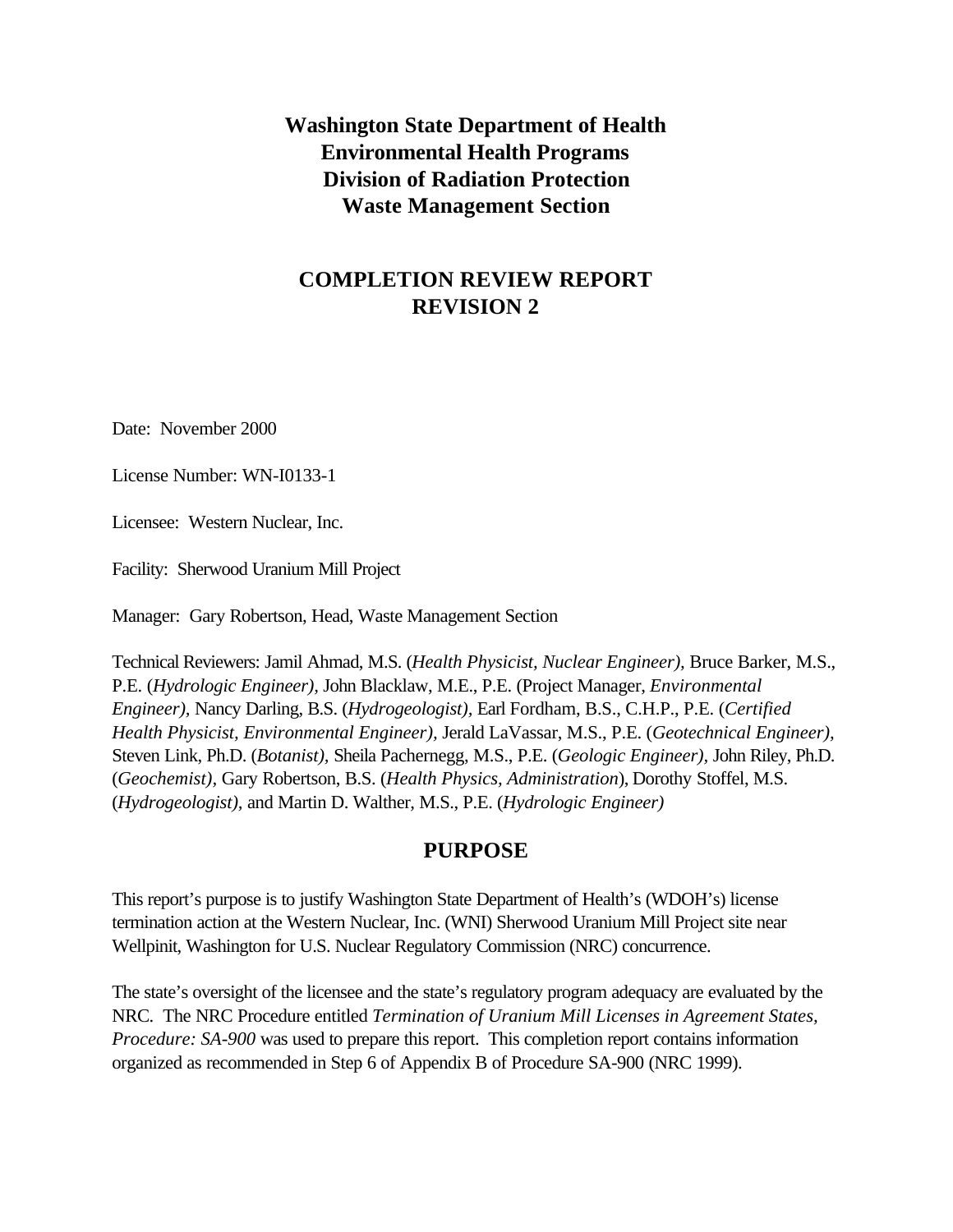**1. A brief description of licensee's activities associated with decommissioning, tailings remediation and/or groundwater cleanup.**

# **INTRODUCTION**

The Western Nuclear, Inc.'s (WNI) Sherwood Uranium Mill Project site is the first large conventional uranium mill and tailings site decommissioned and reclaimed under Washington State Department of Health (WDOH) Agreement State authority, derived from Title II of the Uranium Mill Tailings Radiation Control Act of 1978 (UMTRCA). UMTRCA requires that prior to termination of the license, the regulatory agency shall make a determination that the licensee has complied with all applicable standards and requirements. Under the Agreement States program, the state of Washington is responsible for approval of the remediation plans for WNI and for site inspections to ensure that the actual remedial actions have been completed pursuant to the approved plans (NRC 1999).

The Sherwood Project site is located on the reservation of the Spokane Tribe of Indians. WNI is the Sherwood Uranium Mill Project site operator, and has an operating lease with the Spokane Tribe of Indians.

This report documents WDOH's basis for its conclusion that decommissioning and reclamation have been acceptably completed at the Sherwood Uranium Mill Project site. With concurrence from the NRC, the state's specific license with WNI may be terminated.

## **BACKGROUND**

WNI completed construction of the mill in 1978, and it was operated until 1984. Nominal milling capacity was 2,100 tons of ore per day, with an average design ore grade of 0.088 percent  $U_3O_8$ . The company received ore and processed it from an open pit mine located approximately one-half mile west of the Sherwood mill. The mill ceased operations prior to reaching the major portion of the ore-body, and the design ore grade was never realized. Acid-leached tailings were neutralized with lime prior to placement in the synthetically lined, Sherwood disposal cell. Approximately 2.9 million tons of tailings were placed in the impoundment from milling operations. The estimated radium-226 activity in the impoundment is 470 curies (WDOH 1998).

Mill decommissioning activities began in 1992 and were completed in 1995. Approximately 350,000 cubic yards (yd<sup>3</sup>) of contaminated mill site soils, building equipment, and debris were excavated from the Sherwood processing site and hauled approximately one-half mile for placement in the synthetically lined area of the tailings impoundment (WDOH 1998).

The millsite surface soils were sampled and analyzed by laboratory methods or gamma detection. Some areas were monitored for gamma radiation using portable gamma counters. Areas found to exceed soil contamination standards were excavated. Contaminated soils were disposed in the lined tailings impoundment (WDOH 1998).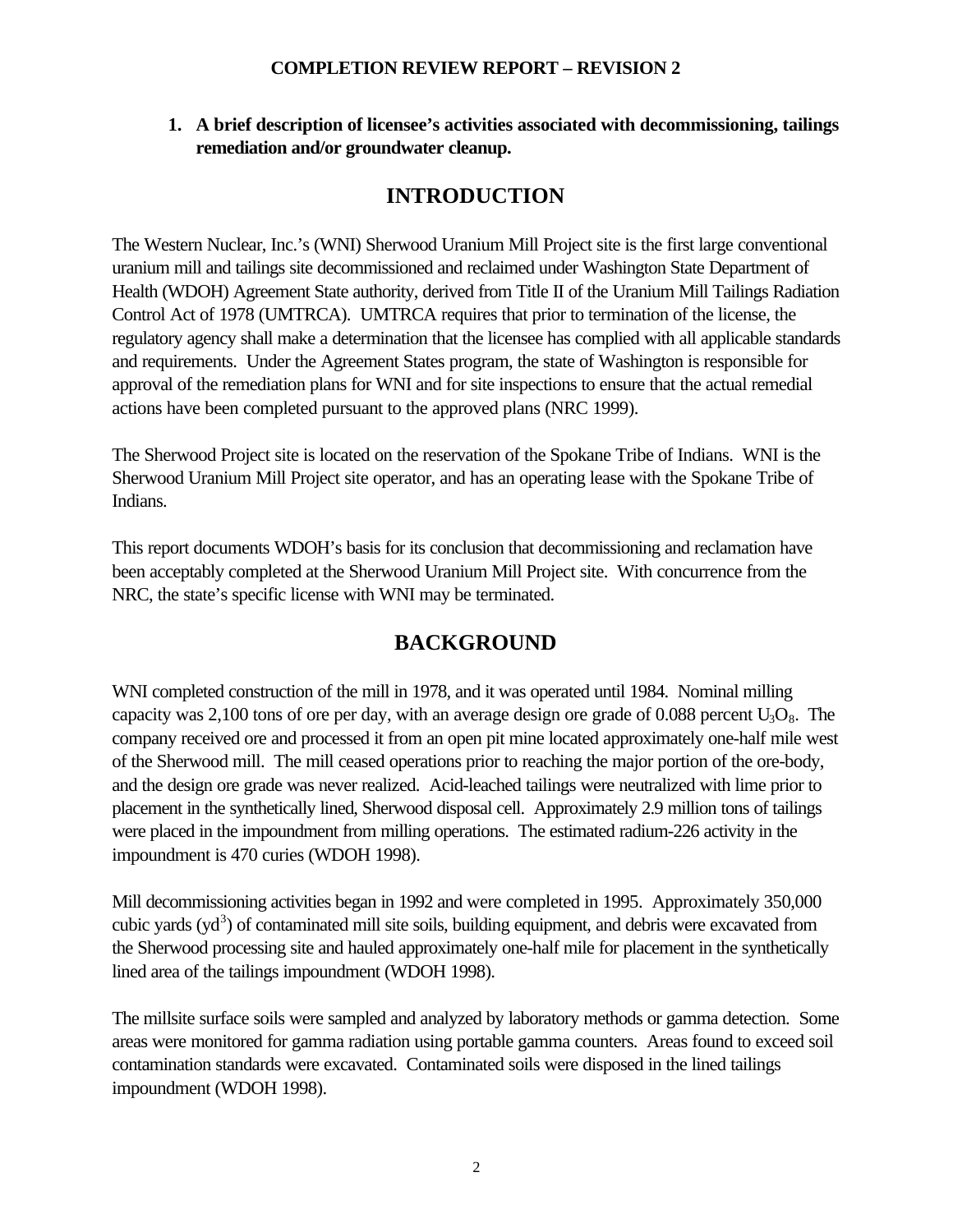Once filled, the impoundment was covered with more than 13.6 feet of site borrow soils, and revegetated. A diversion channel was constructed around three upgradient sides of the impoundment. The impoundment dam, constructed during operations, was re-graded to provide a 20 percent (1v:5h), rock-covered outslope. A rock-armored swale outlet for the impoundment cover watershed was installed. All impoundment and margin areas have been covered with either rock armor (riprap) or revegetated to provide structural stability (WDOH 1998). See figure on page 22.

A Monitoring and Stabilization Plan, in effect during and after reclamation construction in 1996, has been evaluating site performance. Recent WDOH staff inspections and reviews of monitoring data and analytical justifications provided by WNI indicate that the site has reached a stable condition, that all license conditions and regulatory requirements have been met, and that the license may be terminated (WDOH 2000).

When all regulatory requirements are completed, the Sherwood Uranium Mill Project site will transfer to U.S. Department of Energy (DOE) responsibility. The NRC will provide regulatory oversight under a general license. The site reclamation surety fund, held by the U.S. Bureau of Indian Affairs (BIA), will be terminated and the long-term surveillance and control surety fund, held by WDOH, will be transferred to the federal government. The land will remain under the control and benefit of the Spokane Tribe of Indians (WDOH 2000).

# **REVIEW OF COMPATIBILITY AND ADEQUACY OF THE STATE'S AGREEMENT STATE PROGRAM**

The NRC Agreement State program mandates NRC oversight of the state's program. One means of oversight is the NRC's periodic audit of state programs, where technical and administrative staff from the NRC visit the state, talk with staff, review documents, and assure adequacy of the state's program. The NRC's Integrated Materials Performance Evaluation Program (IMPEP) provides confidence that the state's reviews, licensing actions, and inspections associated with uranium mill programs have been conducted appropriately. In August 1999, the NRC performed an IMPEP review of WDOH and found the uranium mill program to be "adequate and compatible" in all aspects (WDOH 1999).

# **REVIEW OF LICENSEE REGULATORY COMPLIANCE FOR LICENSE TERMINATION**

The applicable regulatory requirement for uranium mill reclamation is Chapter 246-252 WAC (Washington Administrative Code), entitled *Radiation Protection – Uranium and/or Thorium Milling*. This state regulation is consistent with and compatible with federal regulations, as required by the state's Agreement State status with the NRC. Consistency and compatibility with federal regulatory requirements have been assured by NRC's audits of the state's Agreement State status.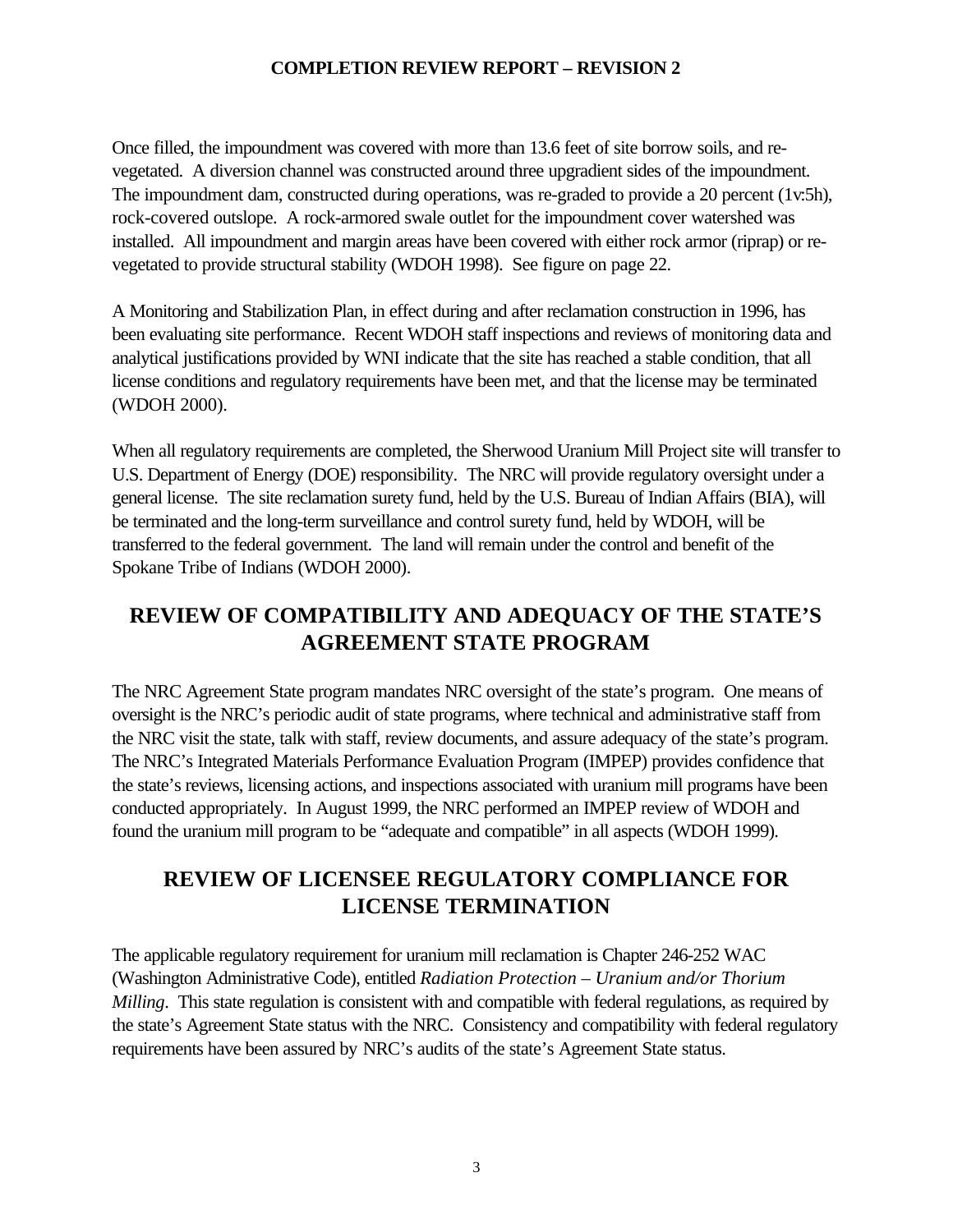The state's review of compliance with regulatory and license requirements is documented by discussion of each major topic addressed in the regulations. The primary references are the state's Technical Evaluation Report (TER) (WDOH 1998) and TER Supplement (WDOH 2000). These reports document the state's technical reviews. These TERs further reference the department's detailed evaluations and WNI's documents submitted for state review during the site's reclamation period.

## **2. Documentation that the completed surface remedial actions were performed in accordance with license requirements and regulations.**

Surface remedial actions include the topics of geotechnical stability, surface water hydrology and erosion protection, and radon emanation.

# **GEOTECHNICAL STABILITY**

WNI has performed all reclamation activities as expeditiously as practical and prudent and has not requested to extend the time for performance of any required milestones. All aspects of reclamation were planned in advance, prepared by experienced professionals, reviewed by the department, performed under a quality assurance program, and evaluated in as-built completion reports. All aspects of reclamation have been found technically feasible during department reviews (WDOH 1998, pg. 11- 17).

The Sherwood Uranium Mill Project is located in rural Stevens County, Washington, on the Spokane Tribe of Indians reservation. The millsite is located away from large population centers and isolated from natural transportation routes or roadways. The impoundment is not located near a capable fault, as determined by geophysical studies, technical document review, seismic analysis, and field investigations (WDOH 1998, Pg. 9). The Sherwood Project site impoundment received only ore material from their own mine site.

The reclamation design used at the Sherwood Project site is based on conformity to the surrounding natural environment, and is built so that no ongoing active maintenance is expected.

### Slope Stability

Dike structures constructed at the Sherwood site include the impoundment dam embankment and the margin areas (berm) located between the impoundment and the upgradient surface water diversion channel. The embankment dam was initially constructed at the beginning of operations. It had 33% (1v:3h) side-slopes and was designed, approved and constructed under the state's Dam Safety regulatory program (WDOH 1998, pg. 11). During reclamation construction in 1996, the dam was shortened in height so that it was consistent with the impoundment cover elevation, and graded to a more gentle 20% (1v:5h) front-slope. A rock armor (riprap) was placed in the groins on each side of the dam and on the sloped surface of the reconstructed dam embankment. The dam embankment and the margin areas were evaluated for slope stability and found to be acceptable, based on WNI's analysis, as reviewed by the department (WDOH 1998, pg. 13).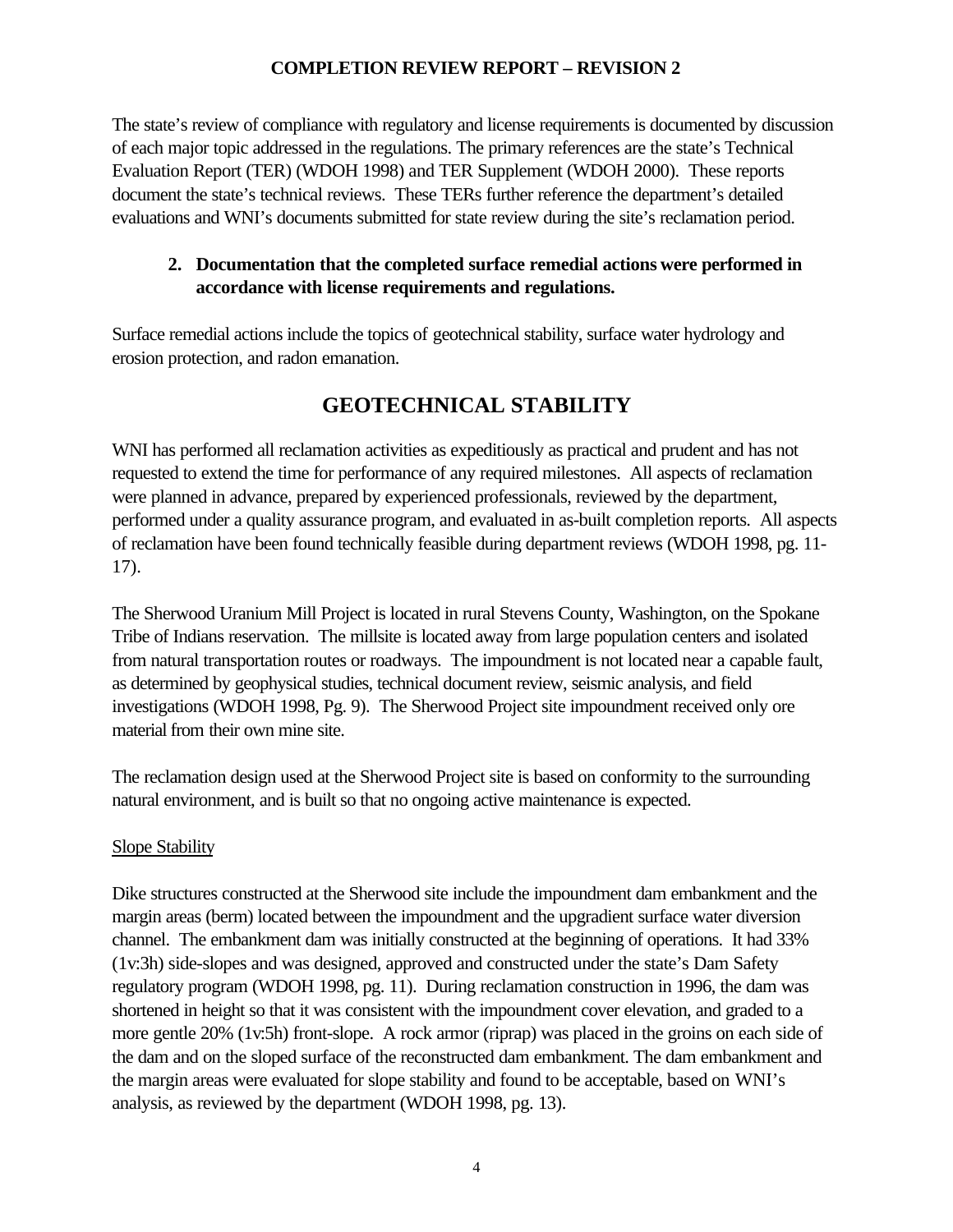The dam embankment reconstruction design was prepared by WNI, including an evaluation for earthquake and slope stability. Licensed engineers from both the Dam Safety regulatory program and the Department of Health reviewed the design, independently verified the design calculations, and approved construction plans and specifications.

### Capable Faults

The Department of Health evaluated potential earthquake sources (such as capable faults) and earthquake hazards for the site. The department's determination that the impoundment has not been placed near a capable fault is based upon review and acceptance of geologic information from literature sources, personal communication with personnel at the Washington State Geological Survey, WDOH review of field mapping of the site by WNI's contractor, WDOH review of subsurface geophysical surveys surrounding the tailings impoundment prepared by WNI's contractor, and WDOH personnel conducting independent field evaluations of the structural geology at the site. Historical seismic activity was also reviewed by the Department of Health and Ecology's Dam Safety Office.

Department of Health review of regional geologic literature has found no evidence of local faulting in the Pleistocene age glacio-fluvial deposits, or in the Miocene age Wanapum Basalt Member of the Columbia River Basalt Group, at least 14.5 million years before present (Yates et al 1966; Becraft and Weis 1963; Waggoner 1990). The USGS Open-File Report 91-441-0, *Known or Suspected Faults with Quaternary Displacement in the Pacific Northwest,* was also reviewed (Rogers, et al 1991). Staff at the Washington State Geological Survey were also consulted during WDOH's assessment of WNI's closure plan for information related to faults in the area. WDOH's review of Quaternary faults has concluded that the nearest capable fault is in the Lake Chelan area of the Cascade Mountains, approximately 100 miles to the west/northwest.

Detailed geologic mapping at the WNI site performed by Shepherd Miller, Inc. found no evidence of faulting in the Pleistocene glacio-fluvial deposits or Miocene age Columbia River basalts placed 14.5 Million Years Before Present (Appendix P, 1994 Closure Plan; and Ground Water Protection Plan Technical Integration Report, 1995). Geologic field evaluations at the WNI site by WDOH personnel also found no evidence of faults in the glacio-fluvial deposits, Miocene Columbia River basalts, or Tertiary aged clays found near the tailings impoundment. The layers in the unconsolidated sediments may generally be described as flat lying over structures that have been observed in the older granitic rocks of Cretaceous age. Therefore, the literature review and field mapping indicate that the fracturing and faulting in the Cretaceous rocks are a result of pre-Miocene deformation occurring at least 14.5 Million Years Before Present.

Two geophysical seismic surveys were conducted for the subsurface around the tailings impoundment by a WNI contractor (Cooksley 1992 and Cooksley 1995). WDOH staff independently reviewed the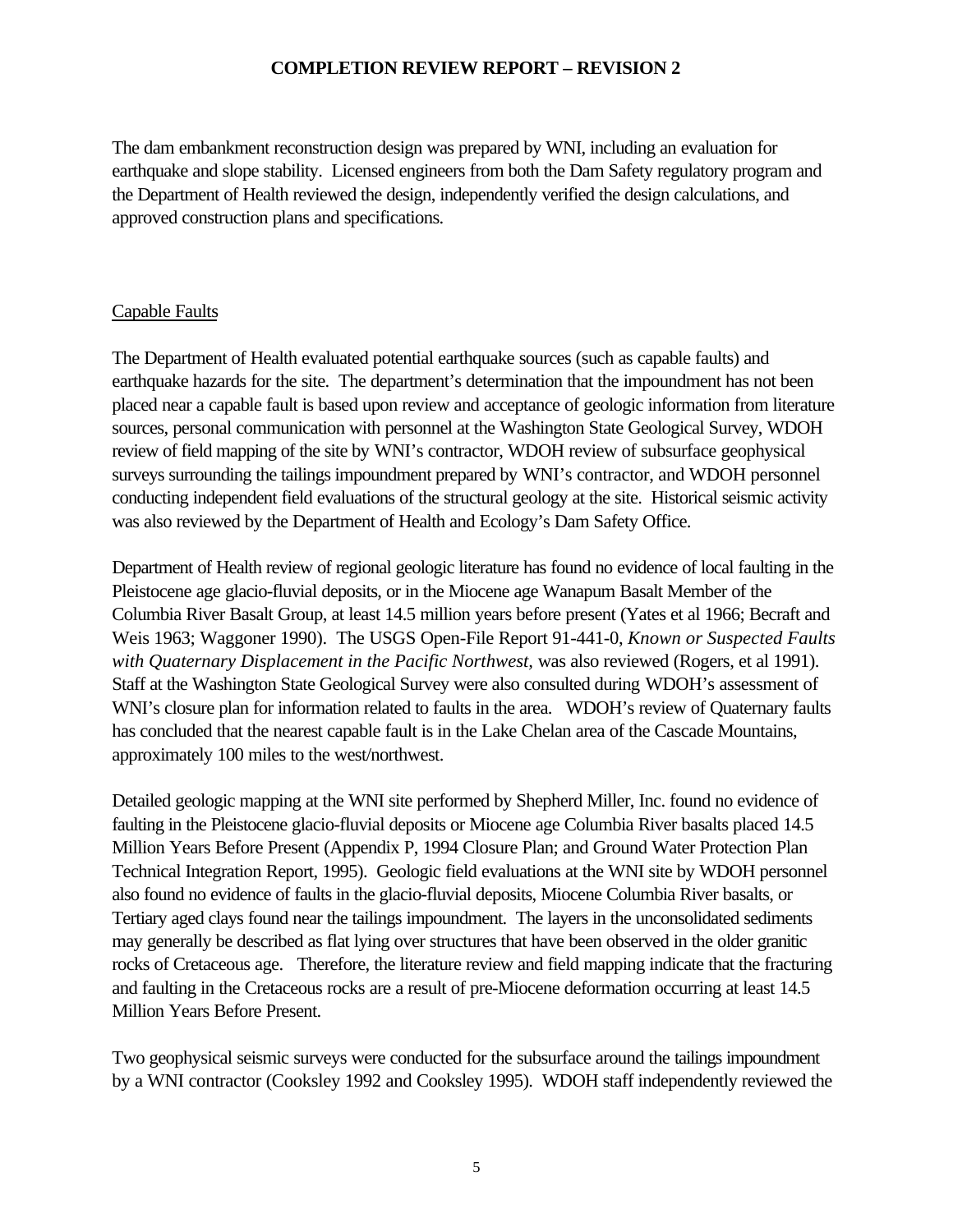information provided in the Cooksley reports and determined that there is no evidence presented in these reports indicating the presence of a capable fault at depth.

Historic seismic data have been reviewed by Department of Health and Ecology's Dam safety program. Some of the historic seismic data reviewed are presented in reports prepared for Western Nuclear (Volpe 1994 and Volpe 1995), the 1976 Final Environmental Impact Statement for the Sherwood facility (Bureau of Indian Affairs), and the initial engineering report (D'Appolonia 1977). There are no historic seismic data that suggest large-magnitude earthquakes near the Western Nuclear site. Recent earthquake analyses performed by LaVassar (WDOE 2000) indicate that there have been five lowmagnitude events within 23 km of the Western Nuclear site. However, LaVassar's probabilistic seismic assessment has determined that these low-magnitude seismic events are not significant with respect to stability of the site.

In summary: (1) faults that have been identified and mapped in and near the site to a distance of 100 miles have not moved once in the last 35,000 years, or twice or more in the last 500,000 years, do not have macroseismicity associated with them, nor are they associated with capable faults such as the Lake Chelan fault; and (2) no historic earthquakes have originated near the site that by magnitude, alignment, or magnitude-distance relationship to the site indicate a buried capable fault source, or any other earthquake source, that should be considered explicitly in the seismic design basis assessment for the site. WDOH evaluated low-magnitude seismic events that appear approximately 28-78 km northeast of the site by reviewing geologic maps for the area and personal communication with Washington State's seismic experts at the Washington State Geological Survey. Based upon WDOH review conducted in the fall of 2000, WDOH concludes that these low-magnitude seismic events are not associated with earthquakes along the trace of a capable fault, and the data indicate that these events are the result of mine blasts.

### Seismic Evaluation (WDOE 2000)

A Probabilistic Seismic Hazard Analysis (PSHA) of the likelihood of both cracking of the cap and liquefied tailings reaching the ground surface has been performed. That analysis reflects the combined probability of experiencing ground motions sufficient to trigger liquefaction and the probability that the liquefied zone would have a surface manifestation in the form of cracking or boils of tailings material. The PSHA predicts an annual probability of experiencing liquefaction within some zone of the tailings of 0.000363 (once per every 2,752 years).

The PSHA was performed, as there are no known capable faults in the general vicinity of the project. The PSHA considered as loads the suite of earthquakes between Magnitude 5 and the Maximum Credible Earthquake for each seismotectonic source zone as is accepted practice in the field. The resulting cyclic shear stresses (load) induced in the soil column by the suite of earthquakes were assessed with SHAKE91. The cyclic shear resistance (capacity) was estimated from an empirical relationship based on the SPT N-value data from site borings. The Seed-Idriss criteria were employed to predict the occurrence of liquefaction. One boring (B-7) was selected as representative of the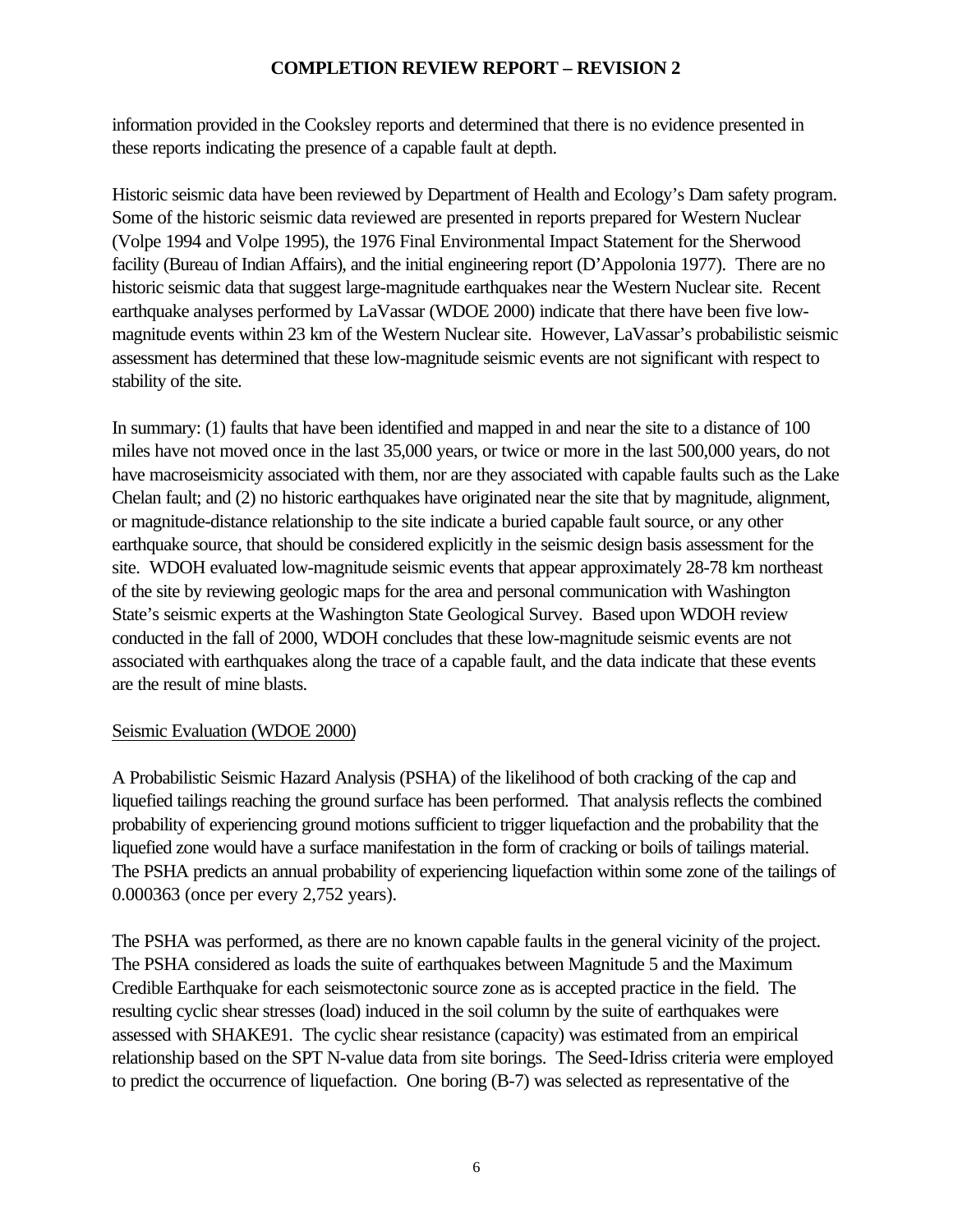worst-case conditions in the tailings material. The PSHA considered uncertainty in the maximum magnitude of earthquakes, attenuation relationships, and the magnitude-frequency of earthquakes.

The occurrence of a surface manifestation of liquefaction given liquefaction at depth is a function of the thickness of the non-liquefied cap. For a cap thickness greater than 15 feet, case histories (Ishihara 1985) suggest that there will not be a surface manifestation for ground surface accelerations up to 25% of gravity (0.25g). Accordingly, a second analysis was performed to determine whether there would be a surface manifestation of liquefaction of the process slimes at depth. This analysis involved generating a ground surface acceleration of approximately 25% of gravity for the range of earthquakes between magnitude 5 and the maximum credible magnitude. The thickness of the non-liquefied cap was calculated. In all cases, the analysis predicted that the non-liquefied thickness of the cap would exceed 16 feet. Thus, an empirical correlation developed from case histories suggests there would not be a surface manifestation from liquefied zones at depth. The calculated annual probability of experiencing a peak ground acceleration of 0.25g at the site, considering all earthquake source zones, was 0.0001058 (once per every 9,450 years). Thus, the occurrence of a surface manifestation of liquefaction is more remote than 1 in 10,000, the 1,000-year regulation-based longevity requirement.

The probability of cracks occurring in the cap is essentially the same as for the occurrence of tailings material reaching the ground surface. Focusing on surface cracking as a separate event was judged unnecessary for the specific conditions of the cap at Sherwood for the following reasons. The 13.6-foot minimum thickness (as-built) cap is composed of a non-cohesive, slightly gravelly, silty sand. While cracking could result from earthquakes, cracks that might form would collapse, as the soil lacks cohesion to maintain a free-standing void.

The reclamation cap therefore affords a level of structural stability, longevity, and reliability, in accord with the intent of the governing statute.

Although the probability of a surface manifestation is acceptably remote, liquefaction can still occur. As a responsible steward of the facility, it would be appropriate to have a contingency plan to inspect the site, should a large earthquake occur in the immediate vicinity of the facility.

The following table provides guidance as to the combination of earthquake magnitude and epicentral distance that should trigger a site inspection. The relatively large epicentral distances cited for small events reflect the uncertainty in locating earthquakes in this region where there are few recording stations.

| Earthquake Magnitude Interval - $M_w$ | <b>Minimum Epicentral Distance - kms</b> |
|---------------------------------------|------------------------------------------|
| 5 to 5.5                              |                                          |
| 5.5 to $6.0$                          | 60                                       |
| 6.0 to $6.3$                          | 75                                       |
| 6.3 to 6.75                           |                                          |

|  |  | Table 1: Earthquake Magnitude/Epicentral Distance Requiring Inspection |
|--|--|------------------------------------------------------------------------|
|  |  |                                                                        |
|  |  |                                                                        |
|  |  |                                                                        |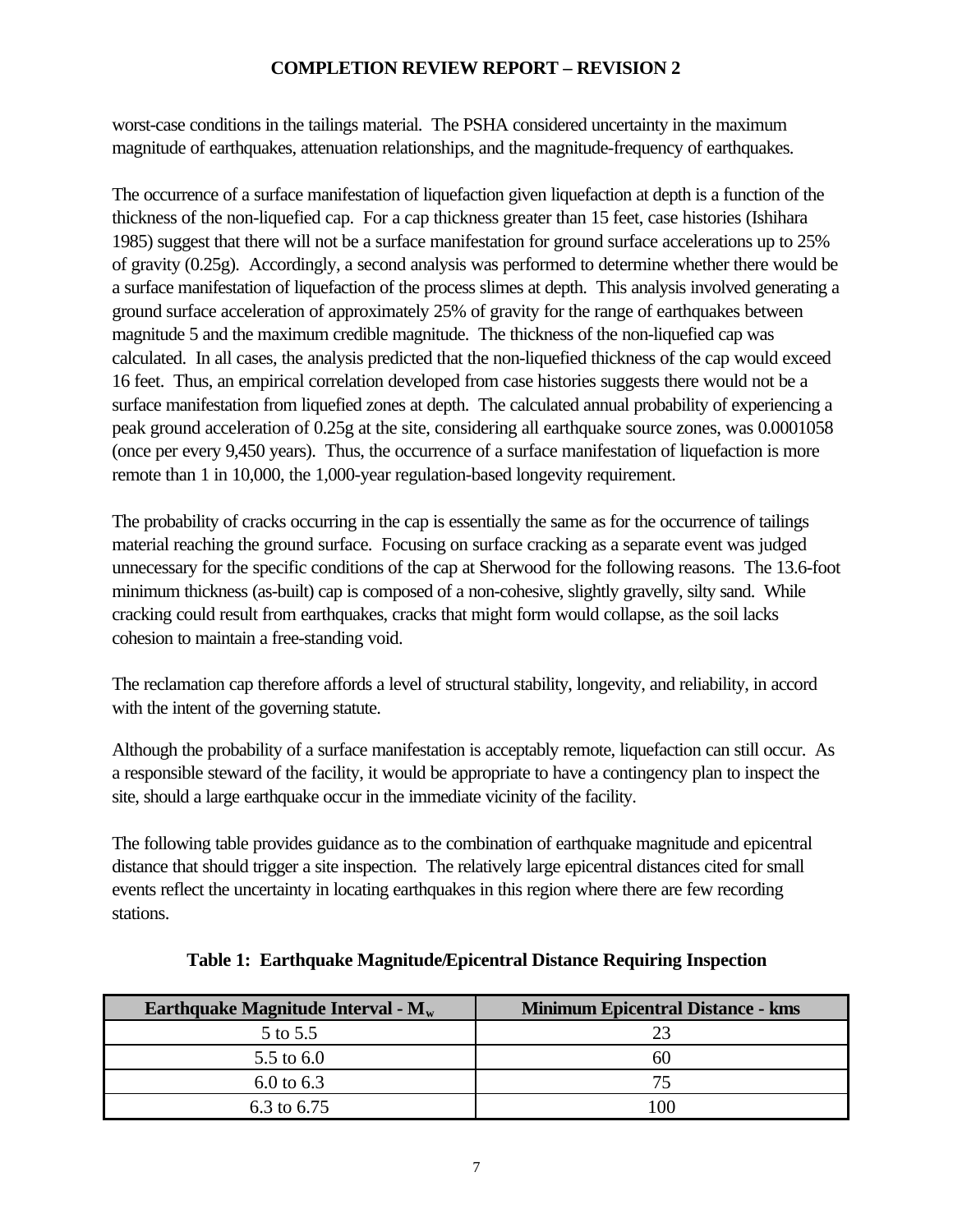#### 6.75 to 7.4 200

#### Liquefaction Potential

Earthquake potential to cause liquefaction was evaluated by WNI and reviewed by professional engineers from the Dam Safety regulatory program. Both the dam embankment and the tailings slimes and sands were evaluated. The dam embankment was found to be incapable of liquefaction due to a low probability for the occurrence of soil moisture saturation. However, since the tailings slimes and sands are expected to remain saturated over the long term, they could become "liquefied" during a significant seismic event, which could produce rafting of the surface if a conventional thin clay barrier surface cover had been installed. As indicated in the Seismic Evaluation section, an annual probability of experiencing liquefaction within some zone of the tailings is 0.000363 (once per every 2,752 years), based on conservative assumptions.

The cover design approved and constructed for the Sherwood site is a thick (13.6 feet minimum) cover of non-cohesive local borrow soils, which ameliorates the liquefaction concern. The potential for surface expression of slimes or sand boils is limited because of the thick cover design, which is expected to continue performing as designed because of its self-healing nature (WDOH 1998, pg. 15). Also, tailings slimes and sand layers are lenticular, not interconnected, and do not have broad lateral extent over the impoundment. The potential for liquefaction was modeled in the Seismic Evaluation using very conservative assumptions about thickness and lateral extent of the slimes and sand layers. Therefore, in the unlikely event of liquefaction of some areas of tailings at depth, there is an even more remote chance of performance defects over large areas of the impoundment. As indicated on page 7 under Seismic Evaluation, if such a large seismic event were to occur within a minimum epicentral distance (probability of recurrence of less than 1 chance in 10,000 years), then an inspection (and corrective action, if needed) of the site by the custodial agency is recommended.

#### Settlement Potential

The department reviewed settlement potential from loading by subgrade and cover materials (more than 13.6 feet), under saturated and unsaturated conditions and due to liquefaction-induced settlement (as a result of earthquakes). Although settlement amounts could be from 1 to 9 feet, there were no detrimental site performance defects identified due to settlement expected at the Sherwood site (WDOH 1998, pg. 13). As indicated in the Seismic Evaluation section, the likelihood of defects from excessive settlement is remote. Tailings material was characterized for physical properties by WNI. Settlement potential was then determined. WNI found that settlement of tailings could produce a small seasonal pond. WNI and WDOH independently evaluated site performance issues that might then occur, and determined that site reclamation performance was not affected. It was further found that a seasonal pond would add to the environmental diversity and strengthen the long-term ecology of the site (WDOH 1998, pg.14).

### De-watering of Tailings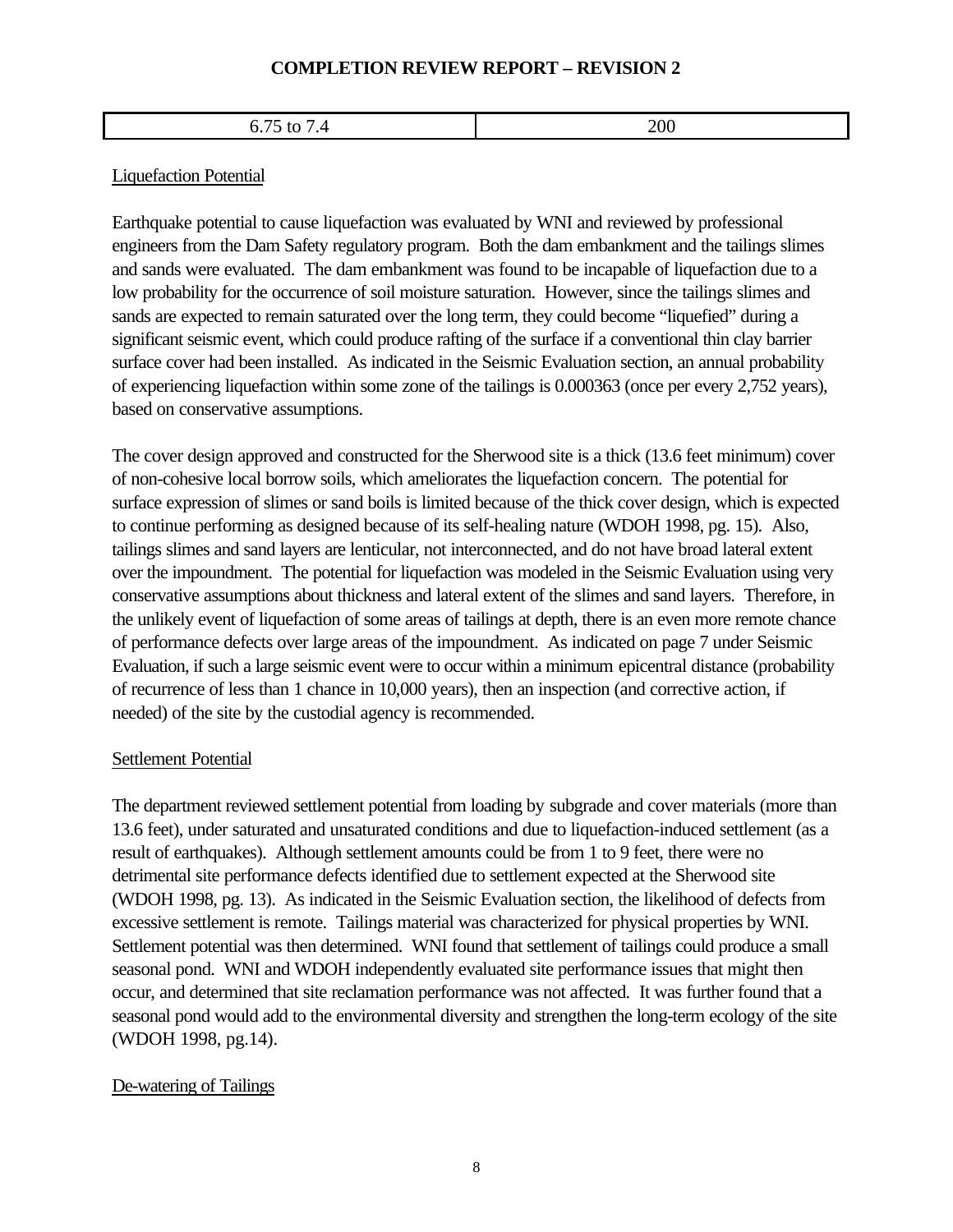An evaluation of the geochemical properties of the tailings by department staff determined that dewatering of tailings pore fluid was not practical or technically necessary (WDOH 1998, pg. 26-31).

In conclusion, the department's review of geotechnical stability has found the Sherwood Project site to be in conformance with regulatory requirements of criteria 1, 4, 5, 6A, and 12.

# **SURFACE WATER HYDROLOGY AND EROSION PROTECTION**

The constructed reclamation site is robust by design, and includes a thick, vegetated cover design of site soils surrounded by a large surface water diversion channel over 8,000 feet long. The tailings impoundment is situated in a relatively small watershed area (about 800 acres), which limits surface water flow potential. The small catchment area inside the diversion channel is less than 200 acres. The reclamation site is expected to return to a wildlife and forestry land use, similar to the surrounding area, which shows few erosional impacts.

Embankment dam (20%), margins (20 to 33%), cover (0.25%), and diversion channel (0.25 to 0.75%) slopes are relatively flat. Erosion protection studies have been performed on these topographic features. Some areas required stabilization by rock (riprap), some by vegetation, and some are naturally stable.

### Flood Flow

The primary criteria used to evaluate erosion protection are a determination of long-term erosional stability using Criterion 6 (WDOH 1997), which requires site stability for 1,000 years. NRC guidance was used to develop a conservative design basis. A probable maximum precipitation (PMP) event was selected and found to be a 6-hour storm of 11.5 inches, peaking at mid-storm at 18 inches per hour (WDOH 1998, pg. 19). Probable Maximum Flood (PMF) surface water flow rates were determined, based on the worst-case precipitation event, surface flow characteristics (elevations and contours, surface roughness and vegetation) at the site, and antecedent soil moisture (near-saturated or frozen ground), using the HEC-1 computer program. The Modified Rational Method was used to verify surface water flow rates on the cover.

The department reviewed and independently verified WNI's flood flow estimates. The NRC/Horton method was used to determine that vegetation is not necessary for erosion protection (WDOH 1998, pg. 20). The margin areas were found to require 39% vegetal coverage for long-term erosional stability, based on a PMF event. Short-term erosion protection requirements were also determined and require 35% vegetal cover, based on a 10,000-year storm (WDOH 2000, pg. 8). The Monitoring and Stabilization Plan (MSP) was used to verify vegetation productivity performance after reclamation construction was completed. The 35% short-term requirement was met in 1999, and the trend line for performance since reclamation construction in 1996 predicts performance in the 50% range by the summer of 2000 (WDOH 2000, pg. 7-8).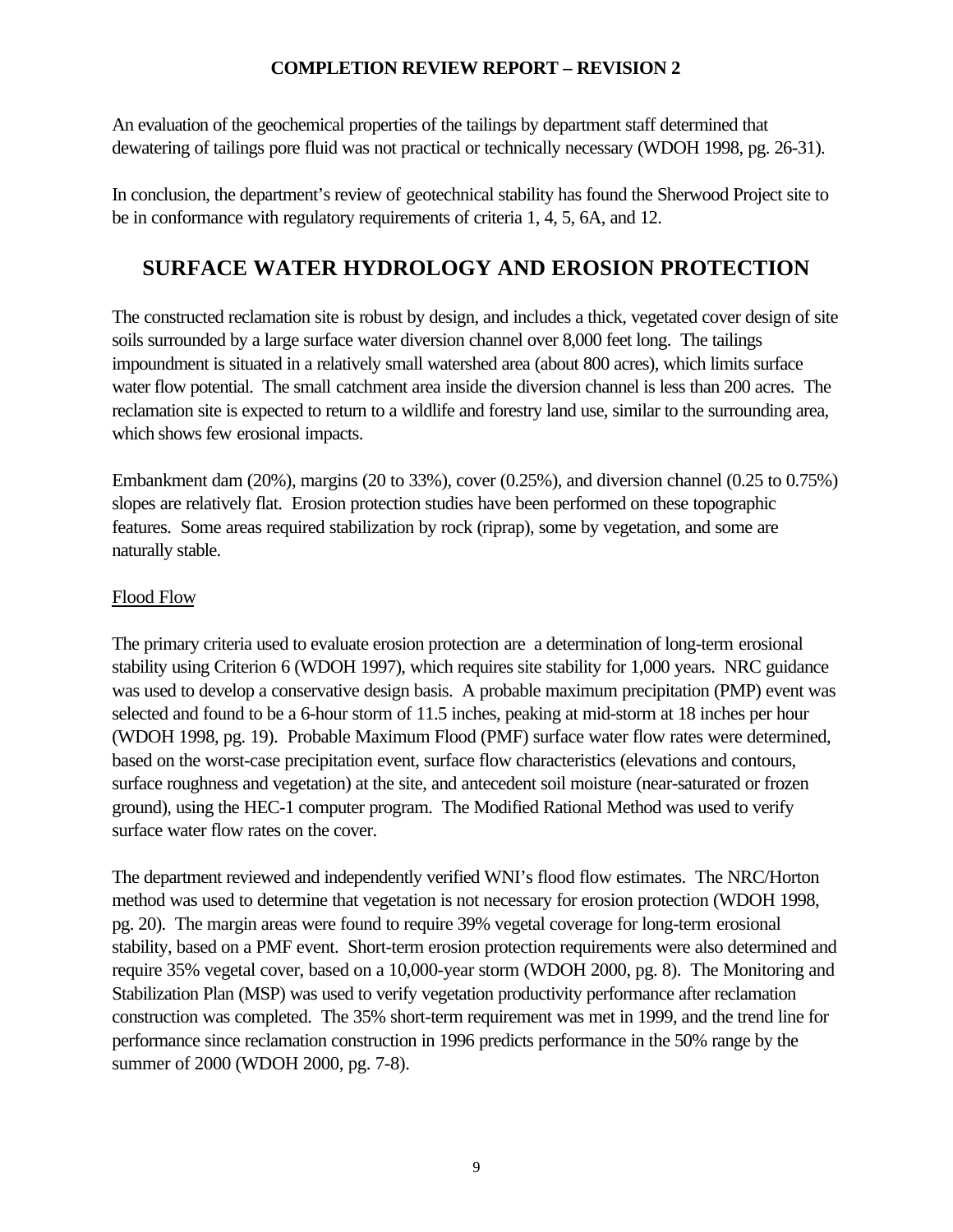PMF flow rates were determined for the diversion channel to be 5,325 cfs (cubic feet per second), and for the swale outlet from the impoundment surface area to be 720 cfs. These worst-case flood flow rates were used to determine channel cross-sections and to size the riprap (WDOH 1998, pg. 20). Diversion channel cross-sections were designed for both the minimum flow resistance, large velocity case (expected just after reclamation is completed), and for the high resistance, low velocity case (expected after the channels have re-vegetated). Rock protection is required for the first case with a smaller channel cross-section. Long-term performance requires limited rock protection but a larger cross-section channel. Using these two cases, the diversion channel was designed for a large crosssection, but with rock placed only in the lower portion consistent with the smaller cross-section (WDOH 1998, pg.21). Rock and filter sizing was performed using the Safety Factors Method or the Stephenson Method, as recommended by NRC guidance. The department reviewed and independently verified WNI's analyses (WDOH 1998, pg.54). Rock sizes that were placed met, and generally exceeded the minimum rock sizing required by the analysis-based design. WNI chose to oversize the rock to limit the number of rock sizes produced and placed (WDOH 1998, pg. 55).

### Rock Durability and Gradation

Rock durability and gradation were evaluated during construction to meet approved construction design plans and specifications. An initial petrographic examination per ASTM C 295 was made to qualify the rock source. The department reviewed the report of the independent evaluation and accepted the rock source (WDOH 1998, pg. 55; and WDOH 2000, pg.6). Rock samples were then tested every 10,000 cubic yards of production for Bulk Specific Gravity and Absorption per ASTM C 127, Sodium Sulfate Soundness per ASTM C 88, Los Angeles Abrasion per ASTM C 535, and Schmidt Hammer Rebound per ASTM C 805 (WDOH 1998, pg. 55).

Two different rock sources were used, including a local basalt borrow area and a quartz monzonite area that required blasting.

Rock durability scores for quartz monzonite samples, using the NRC-recommended scoring method, averaged 80.1, with the lowest at 78 and the highest at 81. The department reviewed rock durability test results from the independent laboratory. Rock source gradation was periodically sampled and evaluated by an independent contractor during construction. Department inspectors reviewed inspection records during construction and found the evaluations, methods, and records to be adequate. WNI performed a quality assurance construction performance audit program of WNI operations, contractor construction activities, and independent contractor inspections. The WNI auditor reported to corporate management and exercised independent authority, as observed by department inspectors (WDOH 1998, pg.48-50).

The department reviewed the data from the licensee's construction completion report (SMI 1997, Vol. 1, Table 1). The basalt rock source qualified and produced a small fraction of the produced rock (about 7,626 cubic yards). Rock durability test results for basalt scored 90 on two tests. The quartz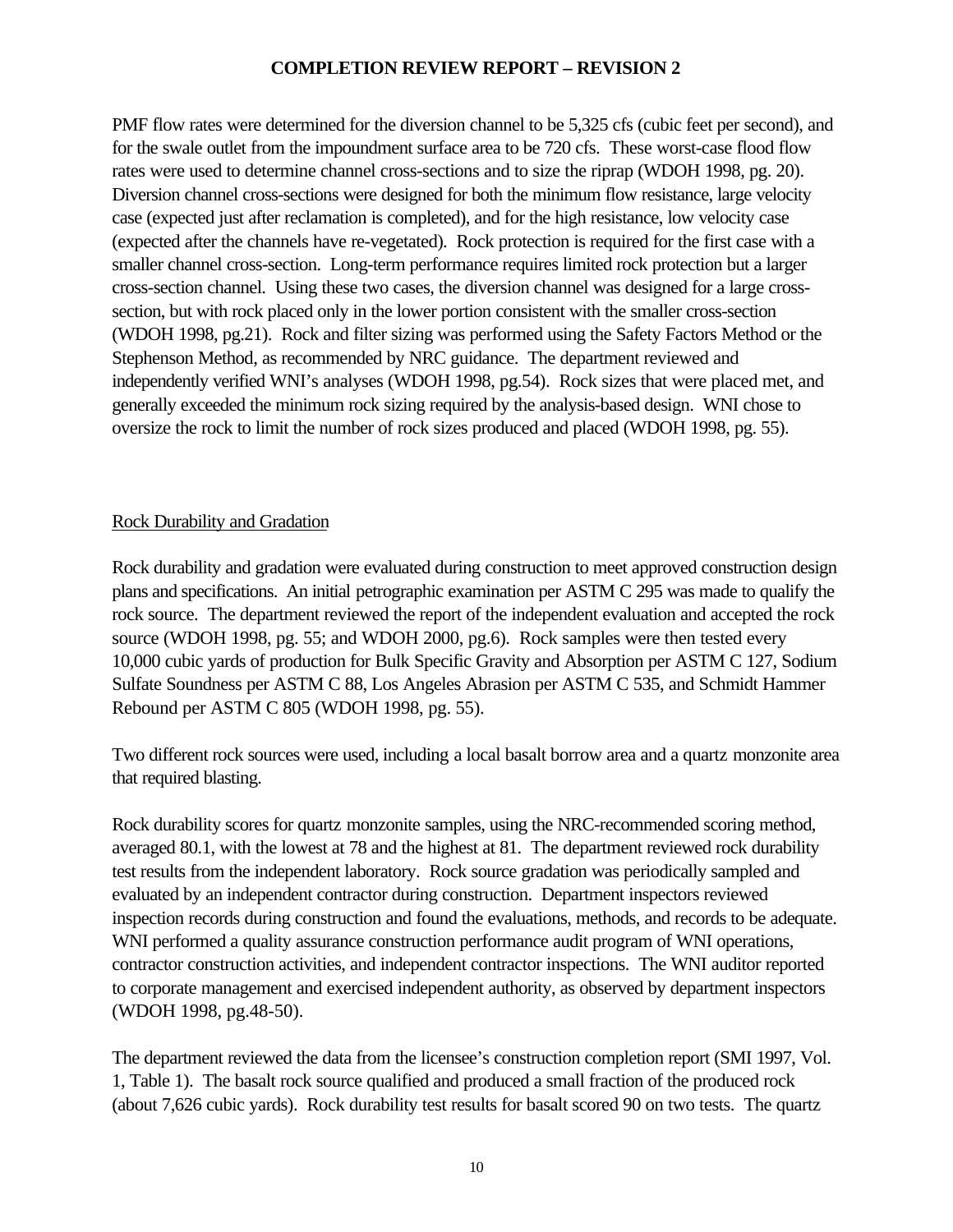monzonite source qualified and produced most of the rock used during construction (about 82,056 cubic yards). Rock durability test scores for the quartz monzonite averaged 80.1, with a standard deviation of 0.6. The department believes that the quartz monzonite source produced uniform rock durability, based on department inspection, the consistency of the rock durability scores, and the small statistical standard deviation for the rock durability monitoring data. See the table below for rock durability monitoring data.

| <b>Test</b><br><b>Number</b> | <b>Bulk</b><br><b>Specific</b><br><b>Gravity</b> | <b>Adsorption</b><br>(%) | <b>Sodium</b><br><b>Sulfate</b><br><b>Soundness</b><br>(%) | <b>Schmidt</b><br><b>Impact</b><br><b>Hammer</b> | <b>Calculated</b><br><b>Rock</b><br><b>Durability</b><br><b>Rating</b><br>(WNI) | <b>Minimum Rock</b><br><b>Durability</b><br><b>Rating (NRC)</b> |
|------------------------------|--------------------------------------------------|--------------------------|------------------------------------------------------------|--------------------------------------------------|---------------------------------------------------------------------------------|-----------------------------------------------------------------|
| 1                            | 2.62                                             | 0.15                     | 2.6                                                        | 57.1                                             | 80                                                                              | 80                                                              |
| $2 *$                        | 2/86                                             | 1.2                      | 1.5                                                        | 66.6                                             | 90                                                                              | 80                                                              |
| $3*$                         | 2.82                                             | 1.5                      | 1.7                                                        | 67.2                                             | 90                                                                              | 80                                                              |
| $\overline{4}$               | 2.61                                             | 0.7                      | 2.5                                                        | 54.6                                             | 79                                                                              | 80                                                              |
| 5                            | 2.63                                             | 0.4                      | 1.9                                                        | 56.2                                             | 80                                                                              | 80                                                              |
| 6                            | 2.63                                             | 0.4                      | 2.2                                                        | 56.7                                             | 80                                                                              | 80                                                              |
| $\overline{7}$               | 2.63                                             | 0.3                      | 1.7                                                        | 57.6                                             | 80                                                                              | 80                                                              |
| 8                            | 2.63                                             | 0.3                      | 1.7                                                        | 57.5                                             | 81                                                                              | 80                                                              |
| 9                            | 2.64                                             | 0.4                      | 1.4                                                        | 62.2                                             | 81                                                                              | 80                                                              |
| 10                           | 2.64                                             | 0.4                      | 1.5                                                        | 61.9                                             | 80                                                                              | 80                                                              |
| 11                           | 2.62                                             | 0.3                      | 2.2                                                        | 57.0                                             | 80                                                                              | 80                                                              |
| 12                           | 2.63                                             | 0.4                      | 2.1                                                        | 58.1                                             | 80                                                                              | 80                                                              |
| Average                      | 2.63                                             | 0.38                     | 1.98                                                       | 57.89                                            | 80.1                                                                            |                                                                 |
| Standard<br>Deviation        | 0.01                                             | 0.12                     | 0.37                                                       | 2.52                                             | 0.6                                                                             |                                                                 |

**Table 2: Rock Durability Score Data**

*\* Basalt Samples. Average and standard deviation results are for quartz monzonite samples only.*

The U.S. Nuclear Regulatory Commission (NRC) guidance recommends a minimum rock durability score of 80, without oversizing. WNI oversized the rock placed by a considerable amount, on average. Oversizing of rock was by design. Rock production used a small number of screens. The licensee used only 3", 6" and 15"  $D_{50}$  (median stone diameter) rock sizes. Placement sizes were greater, compared with design rock sizes developed to meet erosion protection criteria. The erosion protection criteria were also determined based on conservative criteria.

In addition to conservative methods for rock sizing and durability, the structural integrity of the site is not dependent only on rock for erosion protection. The Sherwood millsite has site-specific attributes (soil,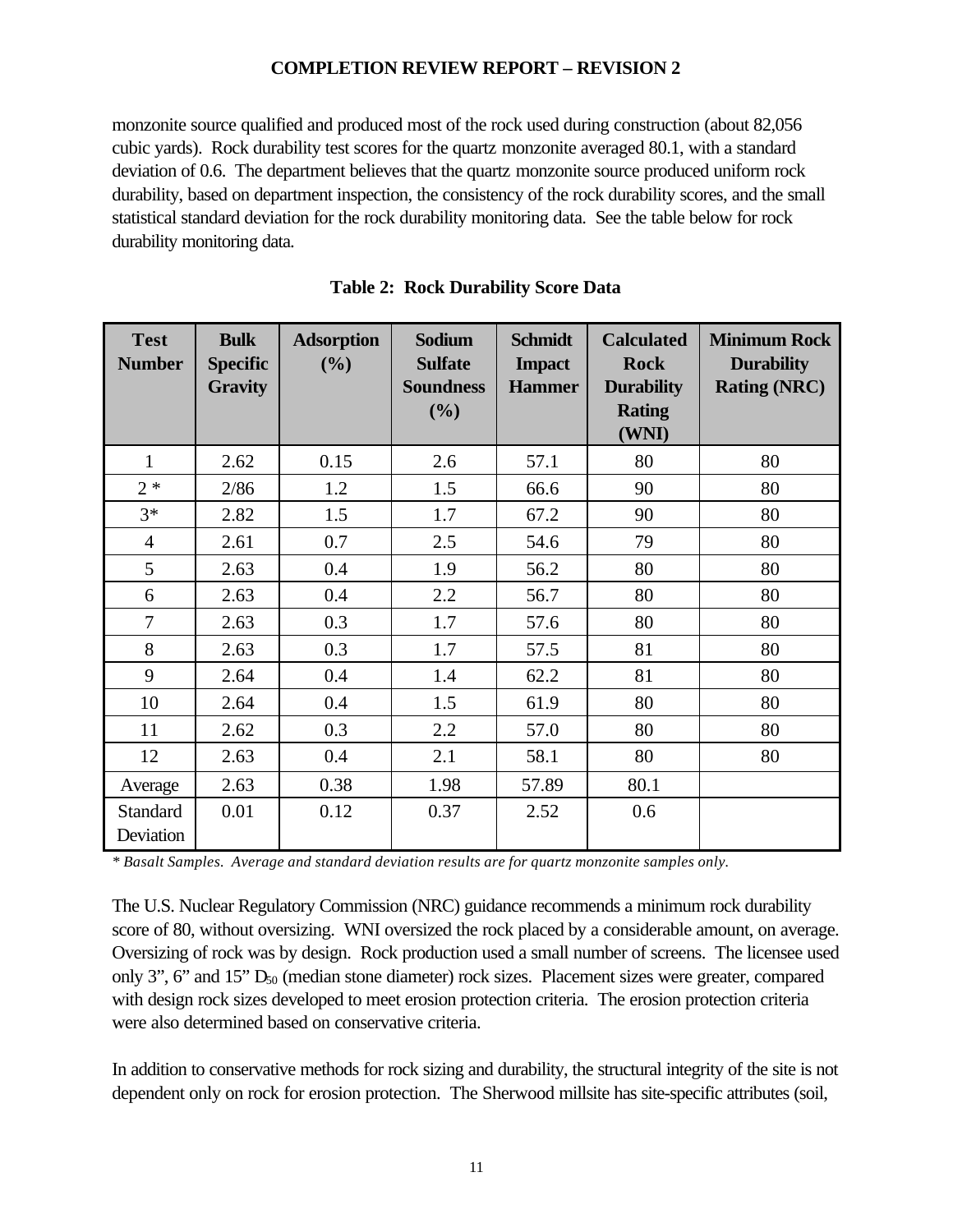bedrock, weather, etc.) that suggest a durable long-term forest and wildlife environment. Therefore, the rock protection placed during construction becomes less important for structural stability (erosion protection) as vegetation becomes established. The rock performance timeframe is about a thousand years (based on NRC guidance and methods), while the forest succession timeframe is about a hundred years. This is a convenient overlap of performance features.

During reclamation plan development, the licensee evaluated erosion protection requirements for the diversion channel for both the vegetated and non-vegetated conditions. For that area, rock was required in the lower section of the channel (for the non-vegetated condition), and not in the upper section of the channel (for the vegetated condition). The difference between conditions is a factor of three in velocity reduction and in channel cross-section increase, once vegetation establishes. The longterm performance expectation is for a similar velocity reduction in all areas of the site after vegetation succession occurs.

#### Sedimentation

Sedimentation in the diversion channel was evaluated using the HEC-6 and SEDCAD+ computer programs. The analyses were performed on the PMF case, as well as several lesser flood flow cases, to determine if sedimentation would accumulate in the diversion channel over time and reduce diversion channel flow capacity. It was determined that, except for the first few years after construction, there is no likely flood flow in the channel for flood recurrence intervals less than 100 years, due to expected infiltration. For larger, low-probability flood events, sediment would likely flush out with the expected flood flow. Even without flushing, sediment accumulation predicted by the analysis was approximately 1.5 feet at the bottom of the diversion channel. The channel was designed so that a minimum of 1 foot of freeboard would be present, and included a very conservative design PMF basis, sedimentation in the channel, and re-vegetation of the channel (WDOH 1998, pg.23). In addition, the channel was constructed somewhat oversized to meet the design cross-section minimum requirements, and therefore has a capacity excess from the design minimum required.

The impoundment swale outfall requires rock (riprap) erosion protection, since it is designed to convey concentrated flood flow from the impoundment surface and to discharge it away from the reclamation site. This area was evaluated with the same analytical tools as the diversion channel, and found to be adequate. The design was prepared by WNI, and evaluated and approved by the Dam Safety regulatory program and WDOH. Worst-case assumptions were used to evaluate the design, based on NRC guidance. Vegetation productivity on the impoundment cover has reached a self-sustaining performance level and will continue to improve over time, limiting the probability of occurrence of maximum flood flow (WDOH 1998, pg. 24; and WDOH 2000, pg. 6-8). The swale outfall is located over a large area of competent quartz monzonite of sufficient structural capacity, extent, and elevation, that limits potential erosion of cover soils from the impoundment. The swale outfall therefore protects the cover from erosion and promotes sedimentation on the shallow-sloping impoundment surface (WDOH 2000, pg. 6).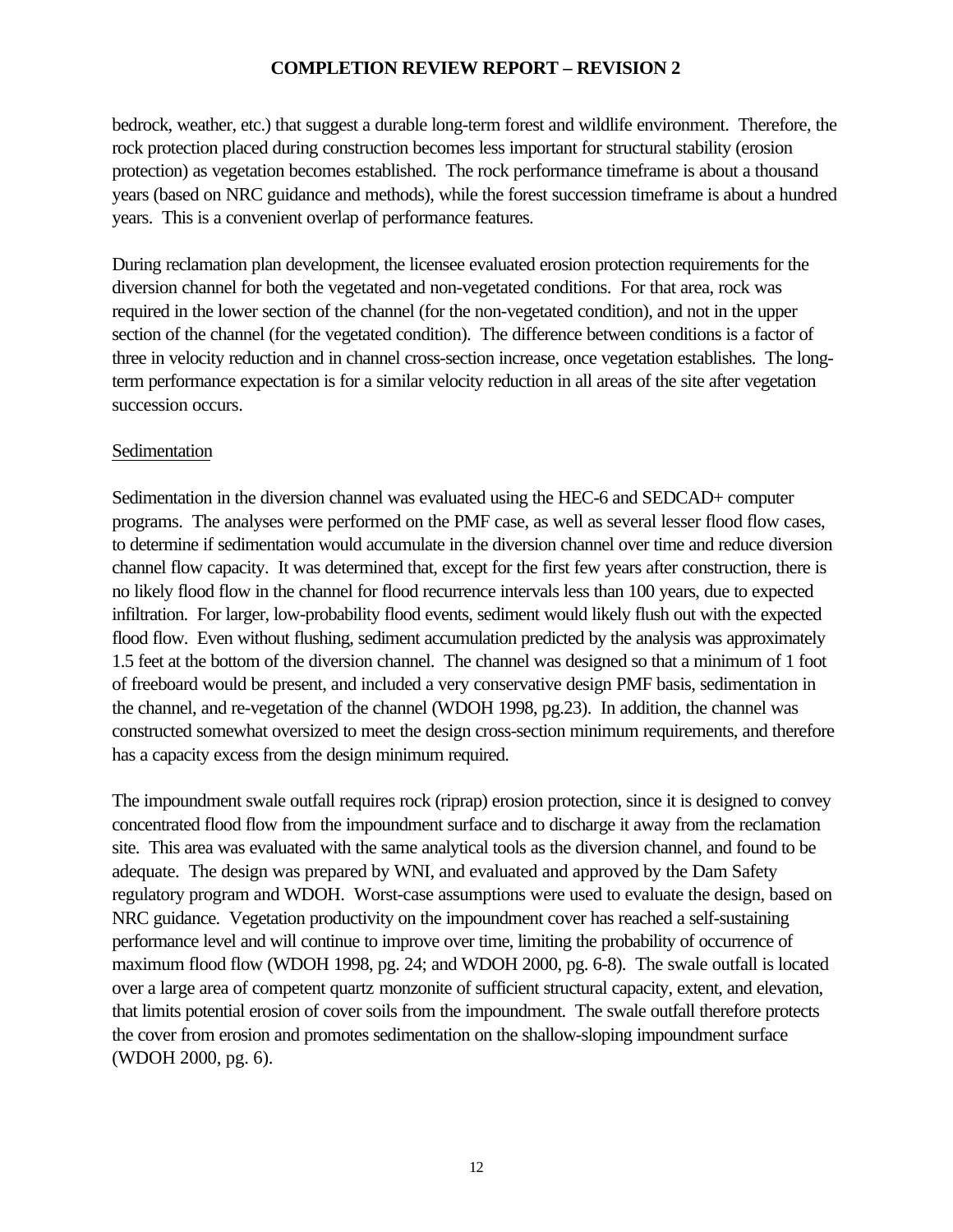## **RADON EMANATION**

WNI designed the impoundment cover from site soils and determined that an average cover design thickness of 12.6 feet was required in order to meet the regulatory limit of 20 pCi/m<sup>2</sup>s found in Criterion 6 (WDOH 1997). WNI used the RADON computer code to perform this analysis. The analysis is based on the concentration of radium 226 in the tailings, and on the soil parameter default values recommended by the NRC in guidance documents applicable to tailings impoundment cover design for radon emanation control. The department reviewed WNI's design and analysis reports, verified their results, and approved the design plans and specifications. A sensitivity analysis was performed, using realistic, expected soil parameters, and found that a radon 222 flux of only  $0.13$  pCi/m<sup>2</sup>s would be expected during the summer and fall when the cover soils are not expected to be saturated (WDOH 1998, pg. 41).

A thick, homogeneous soil cover of at least 13.6 feet thick was placed over the impounded tailings at the Sherwood Project site (per as-built inspection reports). The total volume of soil moved during construction to place the cover is in excess of 3 million cubic yards  $(yd<sup>3</sup>)$ . The vegetated cover was designed to have long-term performance. Natural materials (vegetation, soils, and rock) have been used to prepare and construct the cover design. Actual materials used in construction had a greater proportion of fine material (percent less than #200 sieve) than required by the construction design plans and specifications. The actual thickness of the constructed cover averaged over 13.6 feet from the sloped sub-grade. The sub-grade, although made up of radium 226-contaminated material, was produced by re-grading the tailings to the required contour and adding additional soil from the contaminated soils cleaned up in the mill area, with clean fill to meet grade requirements. Therefore, the upper portion of the tailings had less radium 226 concentration than was used in the analysis for determining cover thickness. All together, the design is quite conservative and the actual construction more than exceeded the minimum requirements of the approved design plans and specifications.

#### Radon 222 Measurements

WNI performed radon 222 flux measurements on the tailings impoundment after final cover placement. Measurements were performed in compliance with requirements of WAC 246-252-030 (10 CFR Part 40, Appendix A). Sampling was performed using the Large Area Activated Charcoal Canister (LAACC) method. Measurements of the approximately 80-acre surface were performed October 2-3, 1996. A mean radon 222 flux rate of  $0.51 +/- 0.03$  pCi/m<sup>2</sup>s was measured (PQL of  $0.5$  pCi/m<sup>2</sup>s). This measurement is well below the regulatory standard from state regulation WAC 246-252-030, Criterion 6 (10 CFR 40 Appendix A, Criterion 6), and consistent with analytical evaluations, using realistic assumptions and expectations, performed at the Sherwood site (WDOH 1998, pg. 42).

A report of results of testing and analysis for the October 2-3, 1996 radon 222 emanation flux rate evaluation was received December 16, 1996, and reviewed by department staff. The report includes details of the testing equipment, methods, and analytical procedures used in the evaluation. This report remains on file with the department and is available to the custodial agency (DOE) upon request. DOE has requested and received many of the main reports and documents necessary to manage the site and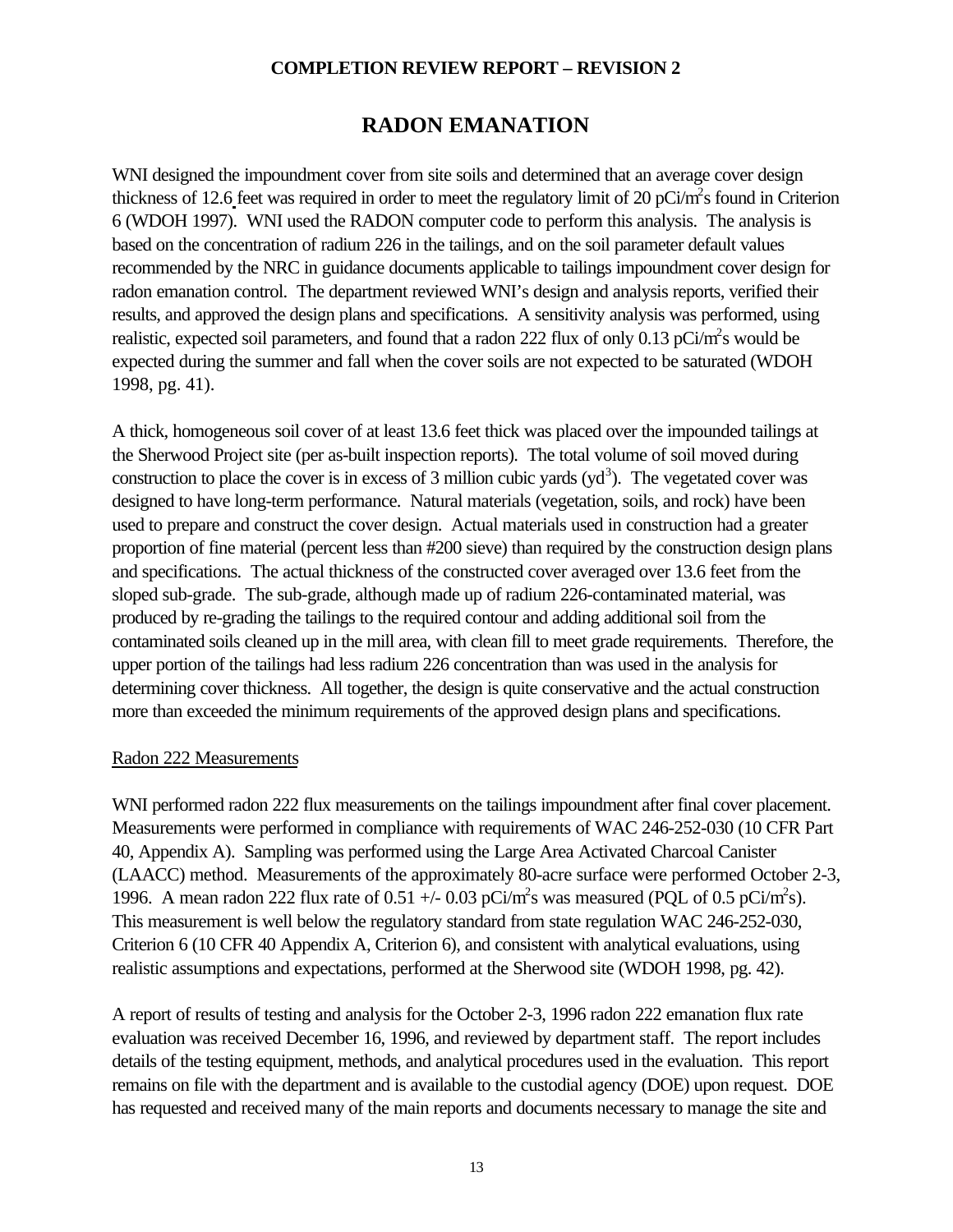may have already received this report. Criterion 6(c) requirements for radon 222 flux emanation rate measurement reporting and records management have therefore been met (WDOH 1998, pg. 42).

**3. Documentation that the completed site decommissioning actions were performed in accordance with license requirements and regulations. This documentation should include a discussion of results of radiation survey and confirmatory soil samples that indicated that the subject site meets unrestricted release requirements.**

# **RADIATION CLEANUP AND CONTROL**

On October 31, 1994, WNI submitted the Radiological Verification Program (RVP) (see Revision 6 to the WNI Mill Decommissioning Plan) (SMI 1994) to the Department of Health for review and comment. Following several meetings between WDOH and WNI, a formal comment letter was sent to WNI on January 24, 1995. In response to WDOH's letter, WNI submitted Revisions 7 and 8 to the Mill Decommissioning Plan (SMI 1994), which WDOH subsequently found acceptable and approved on March 22, 1995 through issuance of Amendment 19 to WNI's radioactive materials license (WDOH).

WDOH determined that the RVP provided reasonable assurance that:

- appropriate regulatory standards for soil cleanup are utilized;
- all potentially contaminated areas associated with WNI's mill are properly identified for soil verification;
- background values for radium, thorium, and uranium established by WNI are representative of each soil type identified by WNI and WDOH staff at the Sherwood facility (SMI 1994);
- soil cleanup standards could be met in process areas such as the millsite barium chloride pond and the clairicone spill area where an accurate correlation or association cannot be developed, through 100% soil sampling and analysis;
- soil cleanup standards for Ra-226 and Th-230 could be met in areas of natural soil deposition by gamma surveys because of the correlation to radium concentrations, and the assurance that an accurate association exists between radium and thorium;
- soil cleanup action levels ensure a 95% or greater confidence that cleanup standards are complied with;
- WNI's Quality Assurance and Quality Control Program would properly control field and laboratory activities, and data management.

Following mill building demolition and disposal into the tailings disposal area, and prior to initiation of the RVP, WNI excavated approximately 70,000 cubic yards of soil from the mill area. The majority of the excavated soil was from areas where it was believed that elevated residual radioactivity might exist (70,000 cubic feet equates to an average depth of approximately 1.5 feet). In accordance with the approved RVP, approximately 4,000 ten-meter by ten-meter grids were established for gamma correlation surveying. In approximately 300 of these grids, soil samples and analyses were conducted to confirm the gamma-radium correlation. In areas where a correlation could not be demonstrated,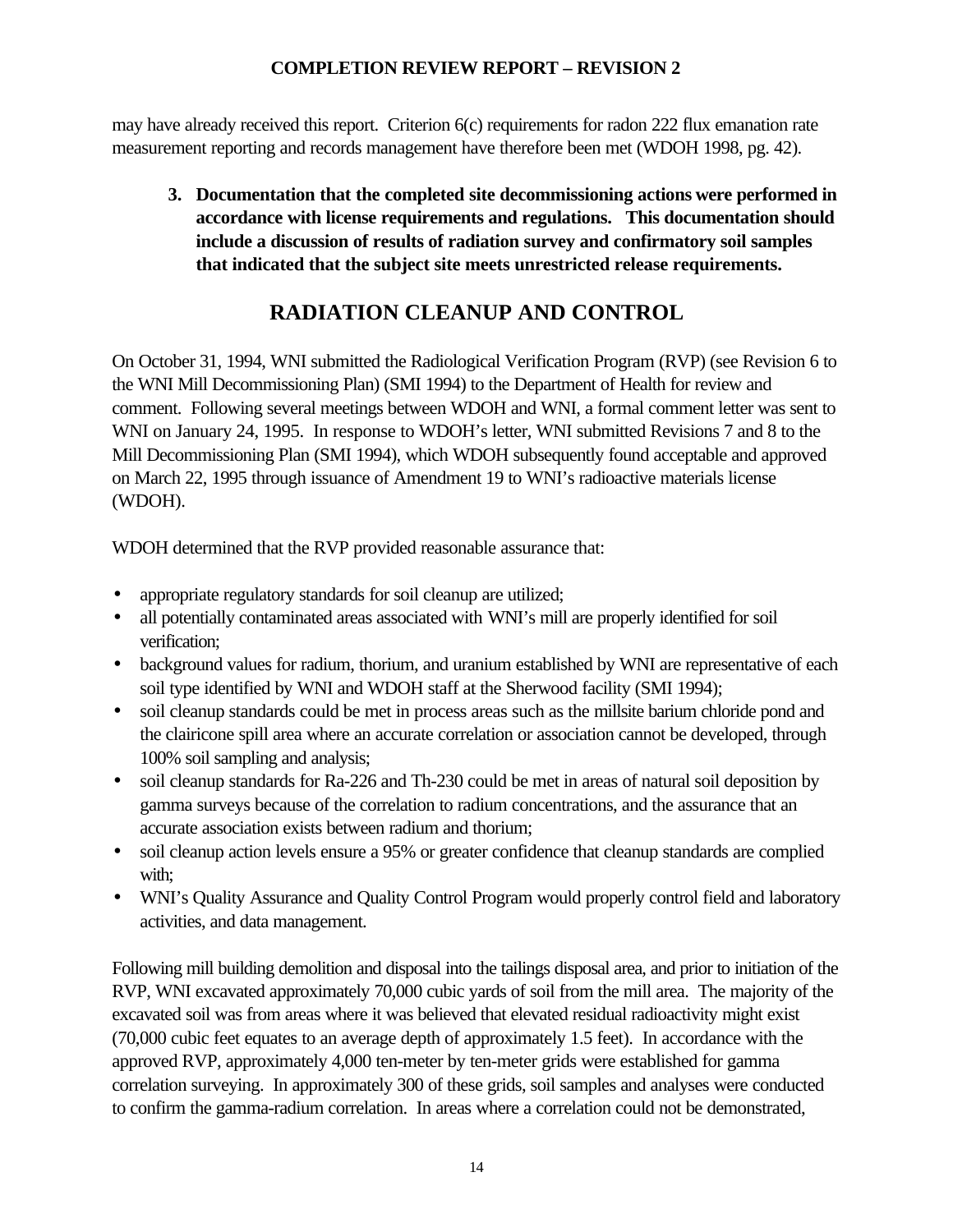approximately 800 additional ten-meter by ten-meter grids were established for soil sample analysis. Core samples approximately 3" in diameter and 6" deep were taken. Since contamination resulting from the milling operation originated at the ground surface, the concentration of contaminants would be greater near the surface and would decrease with depth. Therefore, it was determined that the soil sample protocol would only require sampling below 6" if contamination was found in the upper 6" soil profile. For the 11 grids where the subsurface radium standard was applied, the average minimum and maximum for Ra-226 was 1.0, 1.32, and 2.4; for Th-230 it was 2.26, 16.92, and 33.99. For these sample locations, the estimated Ra-226 at 1,000 years is 1.57, 7.17, and 13.42. WNI documented that at least six inches (but in most cases several feet) of fill were placed on these areas.

WNI's standard procedure for excavating areas identified as requiring cleanup was to over-excavate several feet of material in an effort to lower residual radionuclide concentrations to levels which could be considered ALARA, rather than excavating only to surface soil regulatory limits. ALARA philosophy was considered when establishing action limits for soil cleanup. The allowable action limits were therefore reduced by 15%. As a result, grids having soil sample results in excess of approximately 2.5 pCi/g of radium 226 or thorium 230 were cleaned and re-sampled. After these areas had been cleaned up to the approved radium/thorium concentration levels, a new issue regarding uranium concentrations in soils arose. In response to this issue, WDOH evaluated and approved WNI's proposed concentration limit for uranium and their verification procedure. An additional 200 ten-meter by ten-meter grids were established for uranium soil sample analysis, and approximately 95% of them were found to be below the cleanup action level. In areas where soil cleanup action levels were exceeded, soil was removed and the area re-tested until it complied (SMI 1996).

### WNI Results

A total of 305,000 additional cubic yards of potentially contaminated soil were excavated and placed in the tailings disposal area as a result of soil cleanup activities. By the time the millsite cleanup was complete, WNI had performed 4,968 gamma surveys and had 1,320 soil samples analyzed (SMI 1996). The WNI data base of gamma survey measurements and laboratory analyses for radium 226, thorium 230, uranium 238, and total uranium was analyzed to obtain the minimum, average, and maximum results, which are presented in Tables 3, 4, 5.a, and 5.b, below.

|                  | <b>Integrated Counts</b> |      |            |       |      | <b>Composite Counts</b> |            |           |  |  |
|------------------|--------------------------|------|------------|-------|------|-------------------------|------------|-----------|--|--|
| <b>Soil Type</b> | Min                      | Ave  | <b>Max</b> | Limit | Min  | Ave                     | <b>Max</b> | Limit*    |  |  |
| Float            | 915                      | 1512 | 2101       | 2110  | 904  | 1410                    | 2171       | 2050/2250 |  |  |
| Sand             | 1128                     | 1550 | 2093       | 2110  | 1111 | 1435                    | 2068       | 2050/2250 |  |  |
| Quartz           | 1178                     | 1986 | 2675       | 2680  | 1169 | 1744                    | 2375       | 2100/2380 |  |  |

**Table 3: WNI's Gamma Results for Each Soil Type**

*\* The limit depended upon which of the two instruments was used for collection. The first listed limit is for serial number 98616 and the second is for 98631.*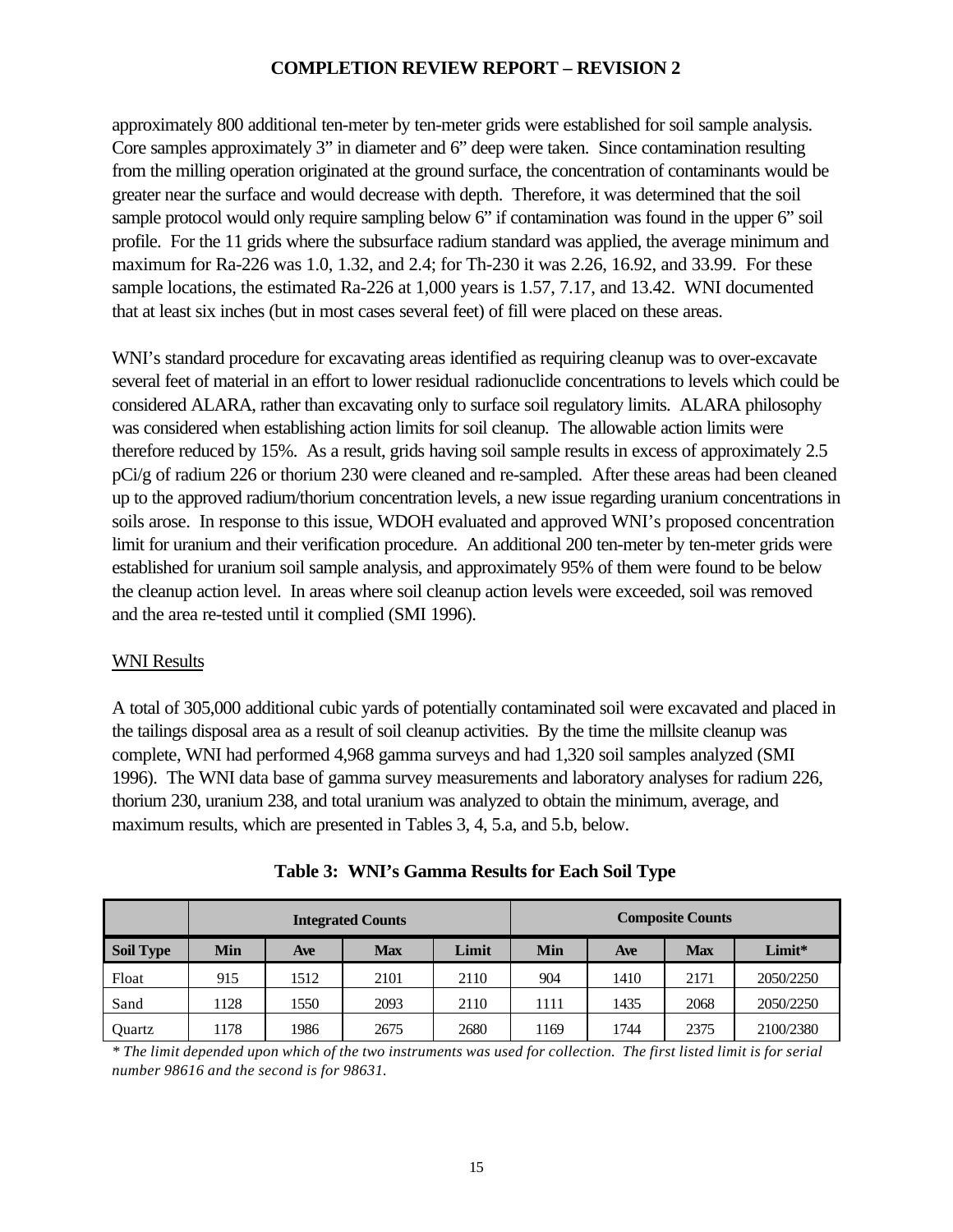|                  |      | $Ra-226$ (pCi/g) |            |       |      | Th-230 $(pCi/g)$ |            |       |        |     | U-nat $(pCi/g)$ |       |
|------------------|------|------------------|------------|-------|------|------------------|------------|-------|--------|-----|-----------------|-------|
| <b>Soil Type</b> | Min  | Ave              | <b>Max</b> | Limit | Min  | Ave              | <b>Max</b> | Limit | Min    | Ave | <b>Max</b>      | Limit |
| Float/Sand       | 0.67 | 1.35             | 5.78       | 6.07  | 0.73 | 2.42             | 12.3       | ∗     | っ<br>↵ | 4.0 | 16              | ***   |
| Quartz           | 0.87 | 1.77             | 5.62       | 6.44  | 0.94 | 2.28             | 8.26       | **    | ◠<br>∼ | 5.3 | 13              | ***   |

#### **Table 4: WNI's Analytical Results for Each Soil Type for Ra-226, Th-230, and U-nat**

*\* The limit is based on the radium 226 concentration found. The limit can range in value from 6.07 to 15.3 pCi/g. See Section 2.2.1 of Volume 2 of the Radiological Verification Completion Report dated July 1996. \*\* This limit is also based on the radium 226 concentration found. The limit can range from 6.44 to 15.7 pCi/g. See Section 2.2.1 of Volume 2 of the Radiological Verification Completion Report dated July 1996. \*\*\* This limit is also based on the radium 226 concentration found. The limit can range from 12.14 pCi/g to 32.88 pCi/g. Details can be found in Section 2.2.1 of Volume 2 of the Radiological Verification Completion Report dated July 1996.*

#### **Table 5.a: WNI's Analytical Results for the State Split Samples**

|                  |      | Ra-226 (pCi/g)** |      |      | Th-230 $(pCi/g)$ |       |      | $U-238$ (pCi/g)                  |            |
|------------------|------|------------------|------|------|------------------|-------|------|----------------------------------|------------|
| <b>Soil Type</b> | Min  | <b>Ave</b>       | Max  | Min  | <b>Ave</b>       | Max   | Min  | Ave                              | <b>Max</b> |
| $All*$           | 0.90 | 1.52             | 9.21 | 0.73 | 3.74             | 22.14 | 0.87 | າ າາ<br>$\overline{\phantom{a}}$ | 7.06       |

*\* These soil samples were split with WDOH and the results were compared (see Table 7.a). Some of the grids sampled exceeded the standards for the site. These grids were later cleaned and re-surveyed or sampled until they were in compliance with the standard.*

*\*\* This limit is also based on the radium 226 concentration found. The limit can range from 12.41 pCi/g to 32.88 pCi/g. Details can be found in Section 2.2.1 of Volume 2 of the Radiological Verification Completion Report dated July 1996.*

|  |  |  |  |  | Table 5.b: WNI's Analytical Results for the State Split Samples |
|--|--|--|--|--|-----------------------------------------------------------------|
|--|--|--|--|--|-----------------------------------------------------------------|

|                  |     | U-nat $(pCi/g)$ |            |
|------------------|-----|-----------------|------------|
| <b>Soil Type</b> | Min | Ave             | <b>Max</b> |
| All*             | .75 | 491             | 15.70      |

*\* These soil samples were split with WDOH and the results were compared (see Table 7.b). Some of the grids sampled exceeded the standards for the site. These grids were later cleaned and re-surveyed or sampled until they were in compliance with the standard.*

#### State Results

During the millsite cleanup, WDOH conducted numerous inspections to ensure compliance with conditions of the RVP. WDOH also conducted its own sampling and analysis verification program. WDOH staff collected or split 100 samples with WNI and sent them to the state laboratory for independent analysis, and performed 39 gamma grid confirmation surveys in the same areas as WNI. The state's database of gamma survey measurements and laboratory analyses for radium 226, thorium 230, uranium 238, and total uranium was analyzed to obtain the minimum, average, and maximum results, which are presented in Tables 6, 7.a, and 7.b, below.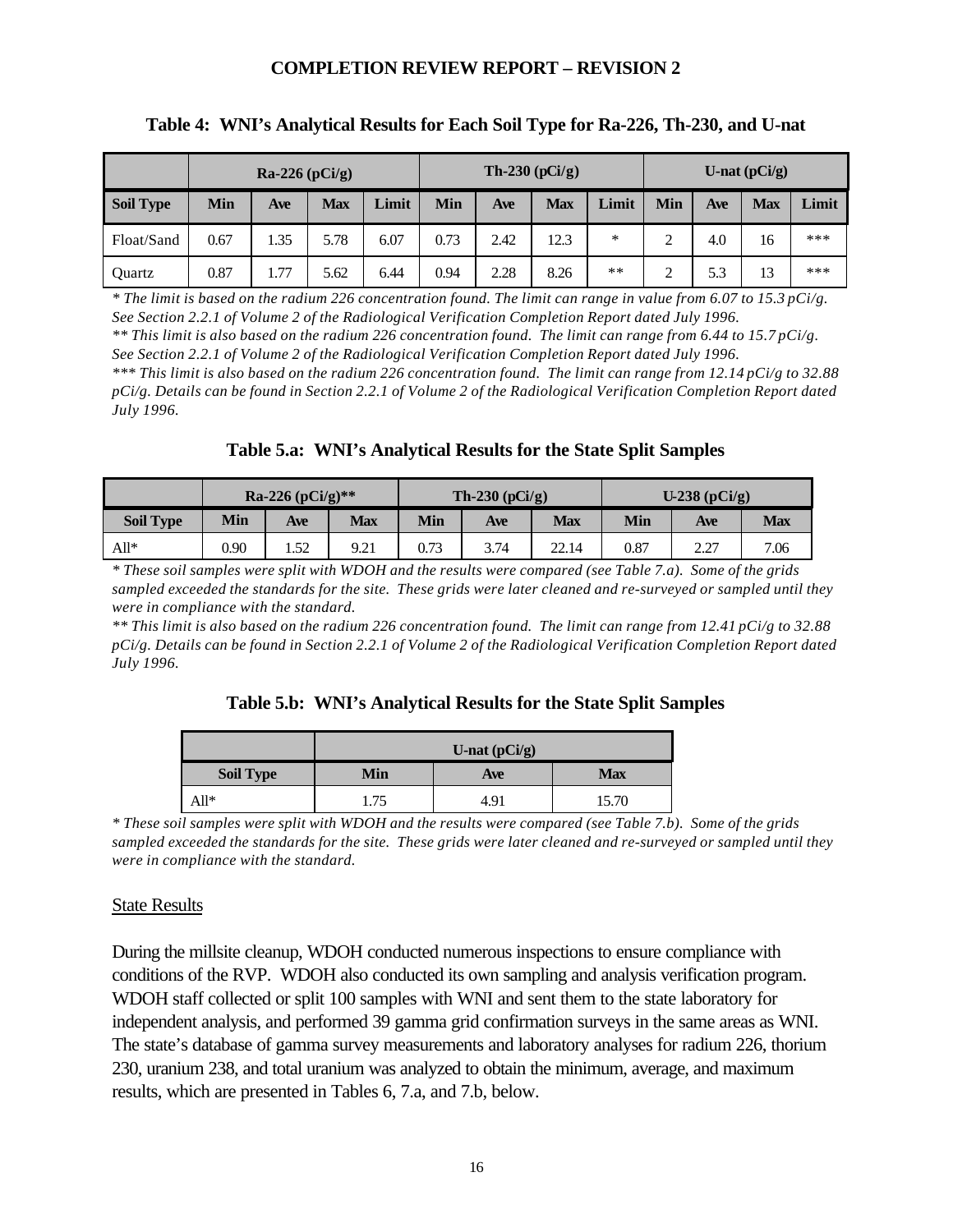|                  |      | <b>Integrated Counts</b> |            |       |
|------------------|------|--------------------------|------------|-------|
| <b>Soil Type</b> | Min  | Ave                      | <b>Max</b> | Limit |
| Float            | 1235 | 1500                     | 1944       | 2110  |
| Sand             | 1286 | 1500                     | 1753       | 2110  |
| Quartz           | 1720 | 1903                     | 1086       | 2680  |

#### **Table 6: WDOH's Gamma Results for Each Soil Type**

### **Table 7.a: WDOH's Analytical Results for the State Split Samples**

|                  |      | $Ra-226$ (pCi/g) |      |      | Th-230 $(pCi/g)$ |      |      | $U-238$ (pCi/g) |             |
|------------------|------|------------------|------|------|------------------|------|------|-----------------|-------------|
| <b>Soil Type</b> | Min  | Ave              | Max  | Min  | <b>Ave</b>       | Max  | Min  | Ave             | <b>Max</b>  |
| All              | 0.99 | 1.71             | 5.84 | 0.72 | 4.2              | 23.9 | 0.63 | 2.04            | 722<br>ىشىد |

### **Table 7.b: WDOH's Analytical Results for the State Split Samples**

|                  |     | U-nat $(pCi/g)$ |            |
|------------------|-----|-----------------|------------|
| <b>Soil Type</b> | Min | Ave             | <b>Max</b> |
| All*             | .63 | 5.3             | 14.2       |

*\* This limit is also based on the radium 226 concentration found. The limit can range from 12.41 pCi/g to 32.88 pCi/g. Details can be found in Section 2.2.1 of Volume 2 of the Radiological Verification Completion Report dated July 1996.*

### Millsite Decommissioning

The only structures remaining within the former mill area are the pump house and its water storage tank. Following mill demolition, the exterior siding and insulation were removed from the pump house and disposed of in the tailings impoundment. The metal siding, pump equipment, interior piping, and the water storage tank were surveyed by WNI and found to meet regulatory requirements. The department has reviewed this information as presented in the *Mill Decommissioning Completion Report* (WNI 1997) and concurred with WNI's finding that these structures can be free-released.

### Cover Material

Most of the cover material used in the tailings impoundment came from areas identified by WNI in their RVP as secondary and tertiary, as well as a borrow site in which topsoil was stored when the tailings disposal area was first constructed. These areas were surveyed by WNI and found to be at background levels. In Appendix C, Revision 6 of the *Sherwood Project Mill Decommissioning Plan* dated October 1994, radium levels in the borrow areas averaged between 1.0 and 1.4 pCi/gm, depending on soil type. The department has conducted a confirmatory survey of 570 gamma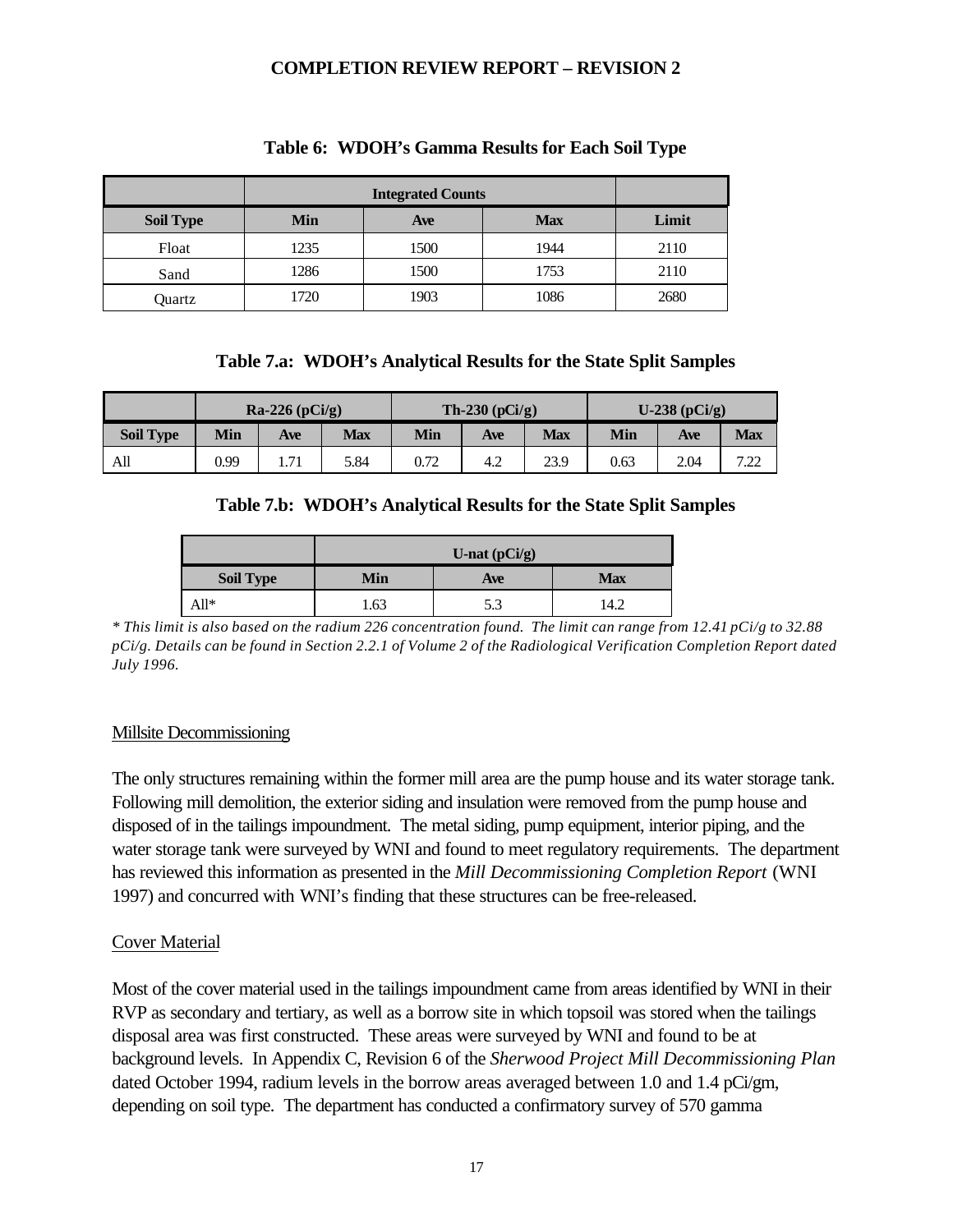measurements, using microR meters, which found that gamma radiation levels on the top of the completed impoundment are at background (17-24 uR/hr). Competent monzonite outcrops, located off the tailings disposal area in unimpacted background areas near the impoundment, had readings as high as 30 uR/hr.

### **Summary**

WNI's initial measurements indicated that 95% of all gamma and soil sample grids were below the radium regulatory limit. Following these initial surveys, all gamma grids and soil grids that were in excess of limits were excavated until results indicated concentrations below the applicable limit. Department of Health data confirm that WNI's sampling process was valid. Based on the above information, WDOH staff believe that residual radioactive material in all the areas potentially impacted by the mill operation was cleaned up to the standards set in WAC 246-252-030(6)© (WDOH 2000, pg. 42-46).

## **4. Documentation that the completed groundwater corrective actions, if necessary, were performed in accordance with license requirements and regulations.**

# **GROUND WATER REMEDIATION**

There is no evidence of impact to ground water at WNI's Sherwood Tailings facility. From the beginning of WNI's operations, tailings were neutralized prior to discharge to the lined impoundment, significantly reducing the risk for ground water contamination (WDOH 1998, pg.5).

The hydrogeology of the site was evaluated prior to construction of the tailings impoundment in 1978 and again as part of the design phase of the reclamation cover. The basin hydrologic evaluation was performed by WNI to characterize physical parameters, which control ground water occurrence, flow, and potential transport of contaminants. Results of this evaluation and the tailings impoundment investigation were reviewed by WDOH (WDOH 1998, pg. 31-34). WDOH supplemented review of WNI's hydrogeologic evaluation with geologic and hydrogeologic field evaluations by WDOH staff. WDOH staff also independently reviewed published geologic and hydrogeologic literature for the area of WNI's facility. WDOH staff reviews have confirmed the findings reported by WNI (WDOH 1998).

### Monitoring Wells

Monitoring wells have been in place and monitoring ground water at locations surrounding the tailings impoundment from before operations began through the Monitoring and Stabilization phase of the project. Ground water data have been evaluated by WDOH since 1978 for possible leakage from the impoundment (WDOH 1998, pg. 35). WNI sampled tailings pore fluid for all hazardous constituents defined by WDOH regulations (Chapter 246-252 WAC) and found that the hazardous constituents which could be of concern for ground water are uranium, radium 226, radium 228, thorium 230, arsenic, nickel, and thallium (WDOH 1998, pg. 29-31). Therefore, ground water samples were analyzed for these constituents along with other indicator parameters such as TDS, pH, temperature,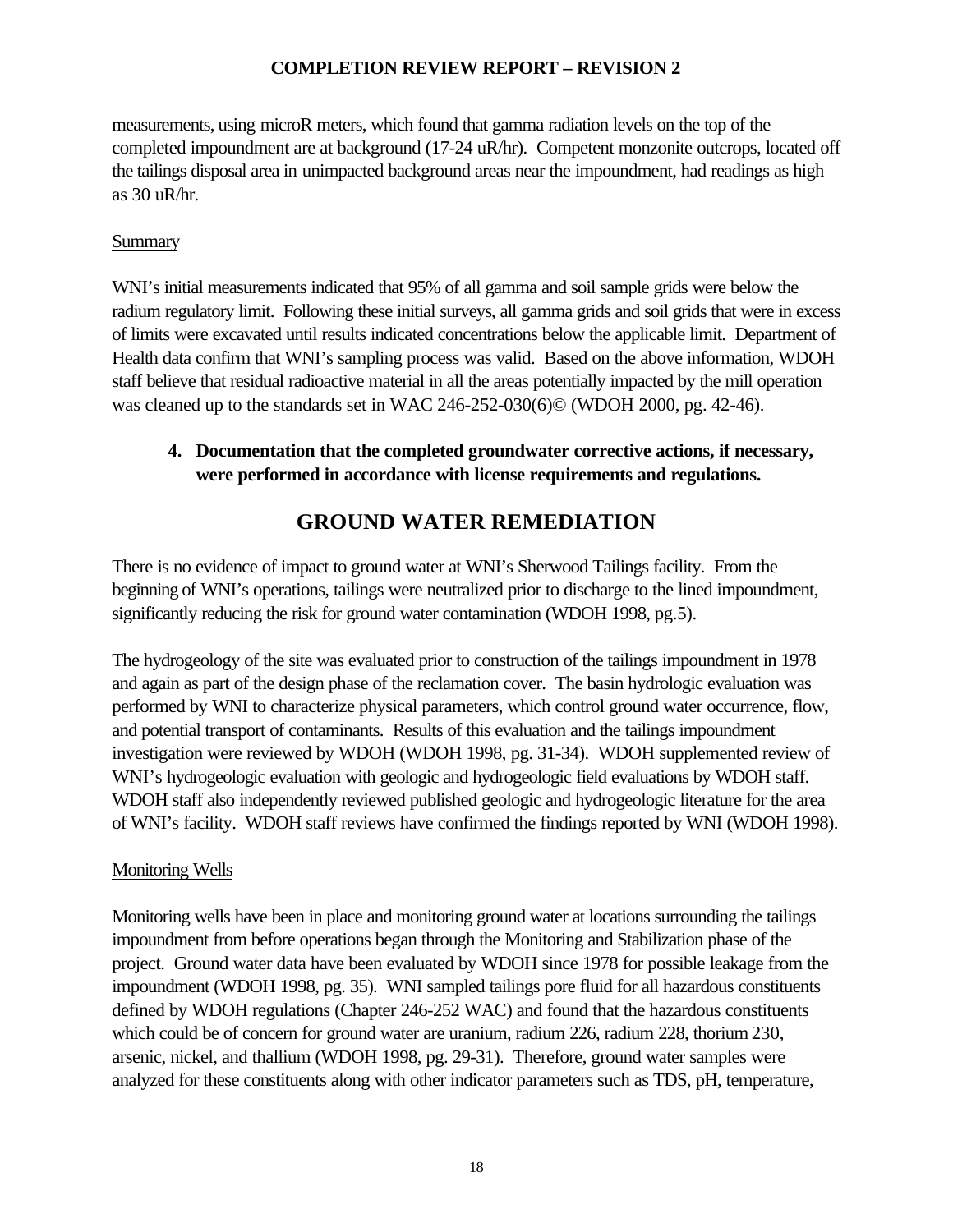sulfate, chloride, and other metals. Samples have been analyzed quarterly by WNI since before operations began.

### State Results

WDOH has split ground water samples from all of the monitoring wells with WNI and had the samples analyzed at the department's independent laboratory. Samples have been obtained from monitoring wells by WDOH semi-annually since operations began in 1978, through 1999. Ground water samples are collected by WDOH when static water levels of the aquifer are at the seasonally high and low periods of the year. Review of the analytical results from the department's laboratory shows the same water quality trends compared to the analytical results from WNI's laboratory.

The Monitoring and Stabilization Plan included three levels of monitoring for frequency and constituent evaluation, depending upon conservative trigger exceedances. Although conservative trigger levels have resulted in increased monitoring surveillance, no federal or state regulatory standards have been exceeded (WDOH 2000, pg. 8-9). WDOH's review of all ground water quality data has determined that the hazardous constituents in the tailings impoundment (uranium, radium 226, radium 228, thorium 230, arsenic, nickel, and thallium) are stable in ground water within the range of natural variability and remain below regulatory limits. Fluctuations in static water level and other indicator parameter values (e.g., sulfate and chloride), observed during post-reclamation construction compliance monitoring, are consistent with anticipated trends and values (WDOH 2000, pg. 8-9).

### **Geochemistry**

An extensive independent geochemical review of the tailings impoundment and chemistry of the ground water was conducted by a WDOH Ph.D. Geochemist. The purpose of the review was to evaluate long-term water quality of the site. The conclusions of this review are that the tailings should remain saturated (not dewatered), and ground water quality should remain good (WDOH 1998, pg. 29-31). Dewatering of tailings was considered, but WDOH determined that for long-term ground water protection, dewatering of tailings was not desirable or required (WDOH 1998, pg. 29-31).

### Summary

WDOH has determined that the closure of WNI's Sherwood facility is in compliance with Washington State ground water regulations associated with uranium mill closure. The closure is specifically in compliance with the following ground water criteria delineated in Chapter 246-252-030 WAC, Criterion 5, 6(g), and 13, which incorporate the basic ground water protection standards imposed by EPA in 40 CFR Part 192, Subparts D and E; and imposed by NRC in 10 CFR Part 40, Appendix A, Criterion 5, 6(7), and 13, which specifies ground water monitoring requirements.

### **5. Discussion of results of State's site closure inspections**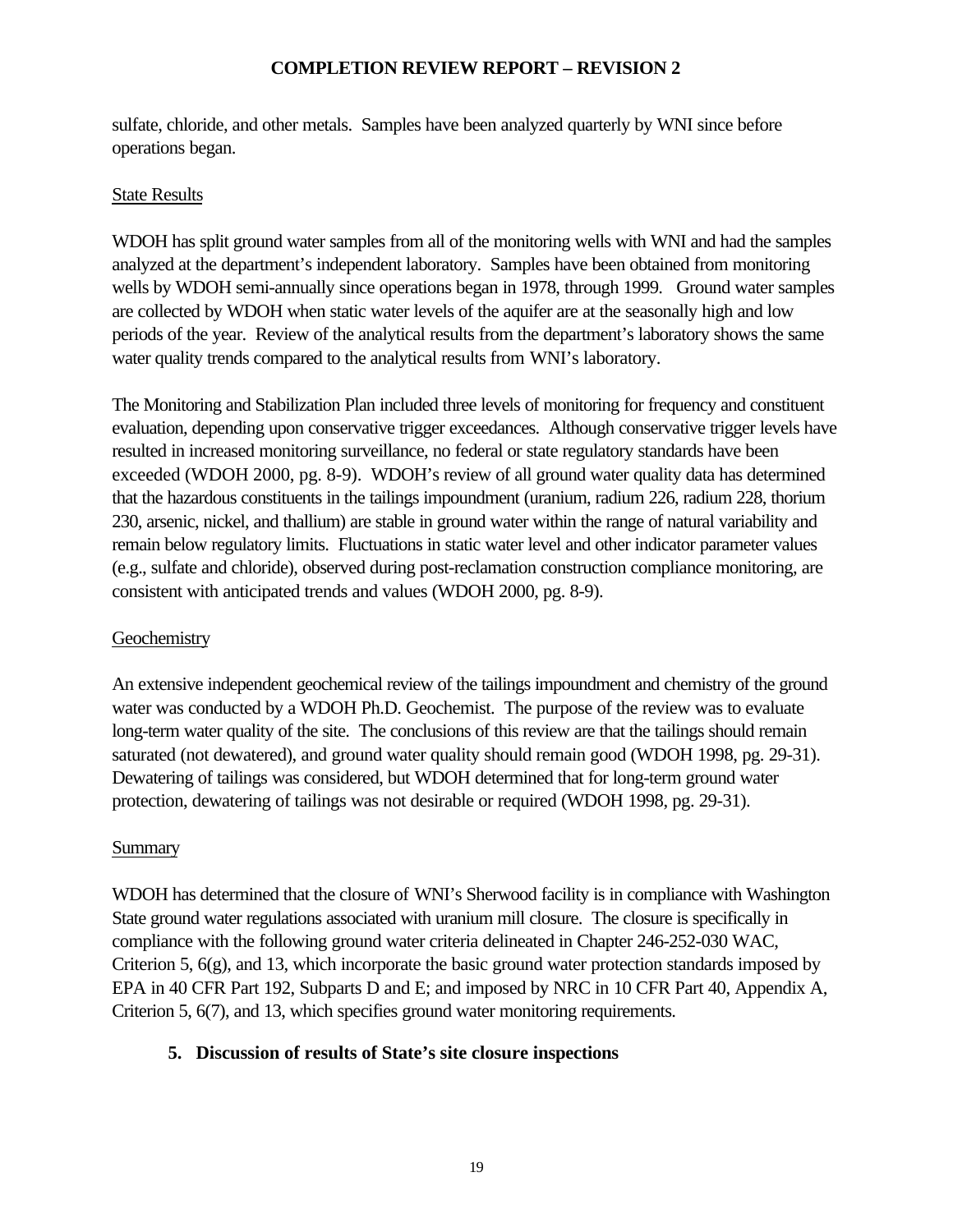Department of Health professional staff have performed many site reclamation inspections over the years as site remediation moved from one phase to the next. The department has employed inspection staff or provided specialized consultants to review and verify virtually every aspect of site closure. Please see page 1 of this report, indicating the technical reviewers (and their credentials and expertise) involved in recent reclamation inspections and reviews (over the past five years). There have been many other department staff involved in the WNI project, who have provided state regulatory responsibility and stewardship of this site during its early phases.

Results of state staff site inspections have provided a presence to ensure that site reclamation activities are performed as required by regulation and license condition. For major construction activities, WNI submitted detailed plans and specifications for the work. These plans were reviewed and approved by the department. Department staff inspectors performed many field inspections to verify conformance of site activities to approved plans. Inspections were performed for reclamation construction of the diversion channel and thick, vegetated cover, with particular emphasis on inspection of soil, rock, vegetation, and ground water.

During and after site closure construction, monitoring has continued to evaluate environmental media and site performance. Periodic inspection and monitoring activities have been performed to determine radionuclide concentrations in soil, air, and ground water. WNI has been required to perform this monitoring and to report results annually. The department has performed split sampling and has evaluated monitoring results using the state's independent laboratory to provide verification of WNI's results.

**6. Documentation that release of this portion of the site will not negatively impact the remainder of the site to be closed at a later date, if it is a partial license termination case. Such documentation could be a statement from the appropriate State regulatory agency which confirms that the impact has been evaluated and included the bases for the State's conclusion.**

WNI has chosen to perform a complete license termination of the entire site at once, without any partial or phased license termination. Therefore, the department has not been required to consider any such case or to evaluate the relative impact of partial termination on the remainder of the site.

# **SUMMARY AND CONCLUSIONS**

The Department of Health has performed a complete review of the Western Nuclear, Inc. Sherwood Project site for compliance with regulatory and license requirements. As part of that review, the department has prepared a Technical Evaluation Report (TER) (WDOH 1999) and TER supplement (WDOH 2000) to document the state's review. Department staff inspectors have performed inspections of all aspects of site reclamation. The state has also prepared this completion review report in accordance with the NRC Procedure: SA-900, entitled *Termination of Uranium Mill Licenses in Agreement States, Procedure: SA-900* (NRC 1999).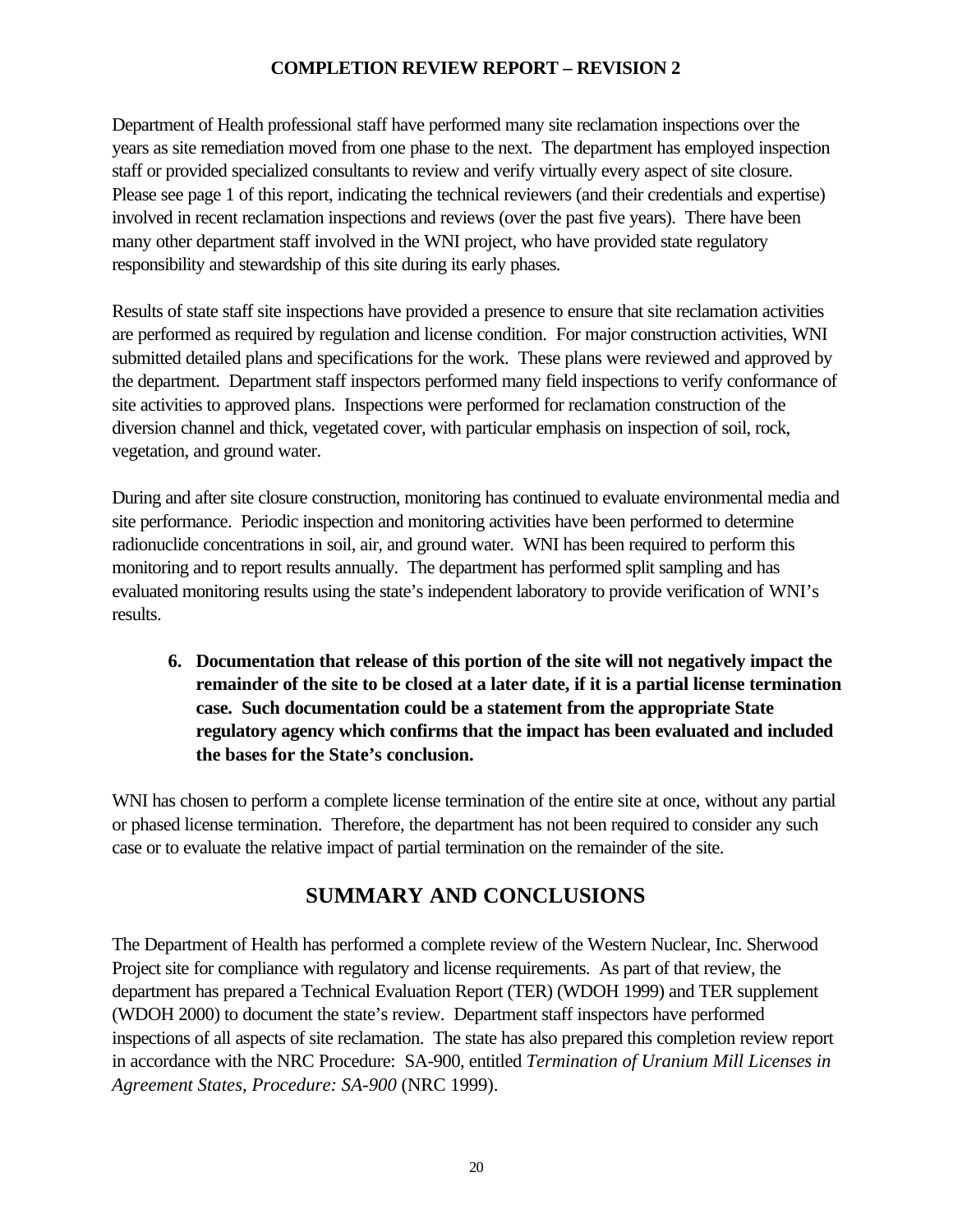In final conclusion, the department believes that the Western Nuclear, Inc. Sherwood Project Uranium Mill site has met all regulatory and license requirements and that the radioactive material license, WN-I0133-1, may be terminated upon concurrence by the NRC and completion of final administrative and financial arrangements.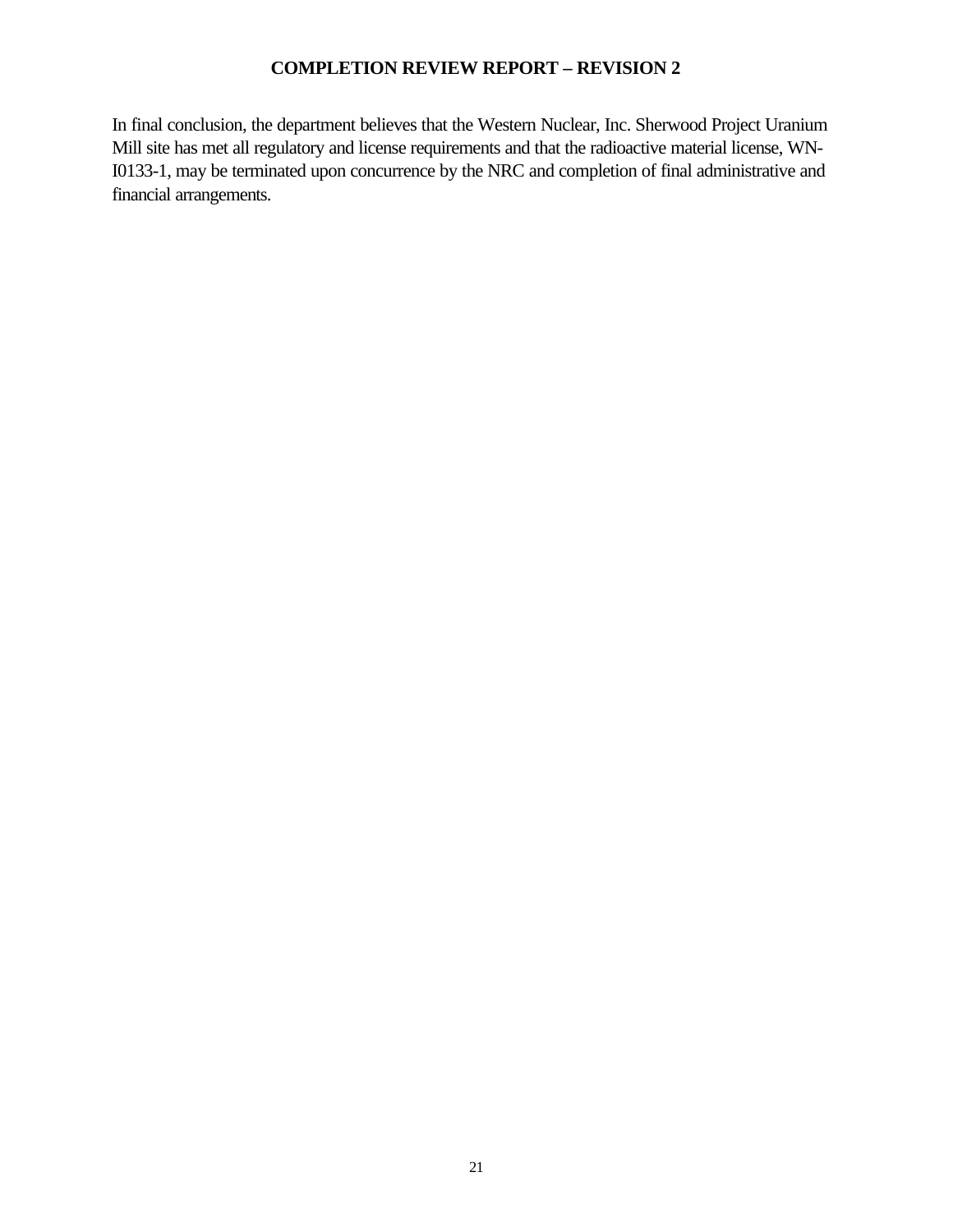## **REFERENCES**

Ishihara, Kenji, 1985, *Stability of natural deposits during earthquakes*, Proceedings of the 11<sup>th</sup> International Conference on Soil Mechanics & Foundation Engineering, A.A. Balkema, Aug. 1985, pg. 359-362.

NRC 1999, Program Management Information: OSP Procedure SA-900, Termination of Uranium Mill Licenses in Agreement States (SP-99-024), April 20, 1999.

SMI 1994, Sherwood Project, Radiological Verification Program.

SMI 1996, Sherwood Project, Radiological Verification Completion Report.

SMI 1997, Sherwood Tailings Reclamation Construction Completion Report, June 1997.

WDOE 2000, Probabilistic Seismic Hazard Assessment, October 2000.

WDOH 1997, Chapter 246-252 WAC (Washington Administrative Code), *Radiation Protection— Uranium and/or Thorium Milling*, July 17, 1997.

WDOH 1998, Sherwood Uranium Mill Project, Technical Evaluation Report, June 1998.

WDOH 1999, Final Report for the Integrated Materials Performance Evaluation Program (IMPEP), December 3, 1999.

WDOH 2000, Sherwood Uranium Mill Project, Technical Evaluation Report, Monitoring and Stabilization Plan Supplement, February 2000.

WDOH, WNI's Radioactive Materials License, WN-I0133-1.